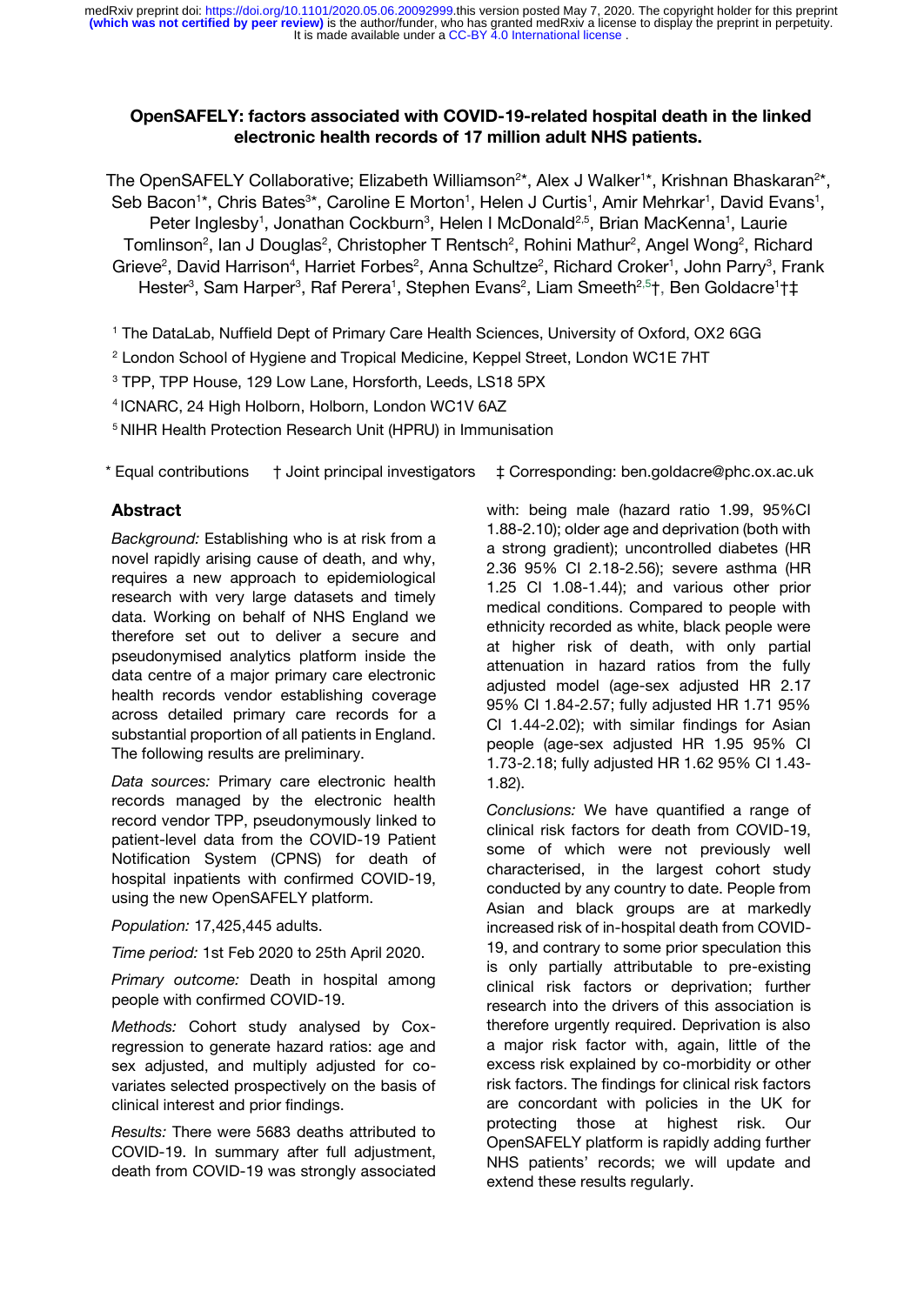**Keywords** COVID-19, risk factors, ethnicity, deprivation, death, informatics.

# **Introduction**

On March 11th 2020, the World Health Organisation characterised COVID-19 as a pandemic after 118,000 cases and 4,291 deaths were reported in 114 countries[.](https://paperpile.com/c/BEe3ru/h8nik)<sup>1</sup> As of 30 April, cases are over 3 million globally, with more than 200,000 deaths attributed to the virus[.](https://paperpile.com/c/BEe3ru/Mvltm) $2$  In the UK, cases have reached 171,253, with 22,791 deaths in hospital[.](https://paperpile.com/c/BEe3ru/K3kVD)<sup>3</sup>

Age and gender are well-established risk factors, with over 90% of UK deaths to date being in people aged over 60 years, and  $60\%$  of deaths in men,<sup>[4](https://paperpile.com/c/dFWgNM/mCZt)</sup> consistent with global patterns. Various pre-existing conditions have been reported to correlate with increased risk of poor outcomes. In a re-analysis of a large aggregated case series dataset from the Chinese center for disease control and prevention (44,672 patients, 1,023 deaths), cardiovascular disease, hypertension, diabetes, respiratory disease, and cancers were all associated with increased risk of death[.](https://paperpile.com/c/dFWgNM/H2qT)<sup>5</sup> These factors often correlate with age, but correction for age was not possible in the available data. More recently, a large UK cross-sectional survey describing 16,749 patients already hospitalised with COVID-19 showed higher risk of death for patients with cardiac, pulmonary and kidney disease, as well as malignancy, dementia and obesity (hazard ratios 1.19-1.39 after age and sex correction)[.](https://paperpile.com/c/dFWgNM/Vj7g)<sup>6</sup> Obesity has been reported as a risk factor for treatment escalation in a French ITU cohort (n=124) and a New York hospital presentation cohort (n=3615).<sup>[7,8](https://paperpile.com/c/dFWgNM/SbrJ+tvu2)</sup> The risks associated with smoking are disputed: increased risks were initially reported; recent studies suggest that smokers are underrepresented among those with more severe disease; and a potential protective mechanism for nicotine has been suggested[.](https://paperpile.com/c/dFWgNM/SXHr)<sup>9</sup> Smoking prevalence among hospitalised patients was lower than

expected in China (1,099 patients, 12.6% vs 28% in the general population), $10$  and in a small French study (139 outpatients and 343 inpatients; Standardized Incidence Ratios 0.197 and 0.246, respectively).<sup>[11](https://paperpile.com/c/dFWgNM/YlJK)</sup> People from black and minority ethnic (BME) groups are at increased risk of bad outcomes from COVID-19, but explanations for this association are unclear.<sup>[12,13](https://paperpile.com/c/dFWgNM/pQwQ+Xn4C)</sup>

We therefore set out to determine factors associated with risk of death from COVID-19 in England using a very large sample of the adult population, with deaths data linked to longitudinal primary care electronic health records. This is the first iteration, based on the currently available data; further updates and additional outcomes will be released as more data become available through the OpenSAFELY.org platform.

# **Methods**

# *Study design*

We conducted a cohort study using national primary care electronic health record data linked to in-hospital COVID-19 death data (see Data Source). The cohort study began on 1st February 2020, chosen as a date several weeks prior to the first reported COVID-19 deaths and the day after the second laboratory confirmed case;[14](https://paperpile.com/c/dFWgNM/QWFp) and ended on 25th April 2020. The cohort explores risk among the general population rather than in a population infected with SARS-COV-2. Therefore, all patients were included irrespective of their SARS-COV-2 test results.

# *Data Source*

We used patient data from general practice (GP) records managed by the GP software provider The Phoenix Partnership (TPP), linked to COVID-19 inpatient hospital death notifications (CPNS) from NHSE/X, and Office for National Statistics (ONS) death data. CPNS provides the most current information on deaths of inpatients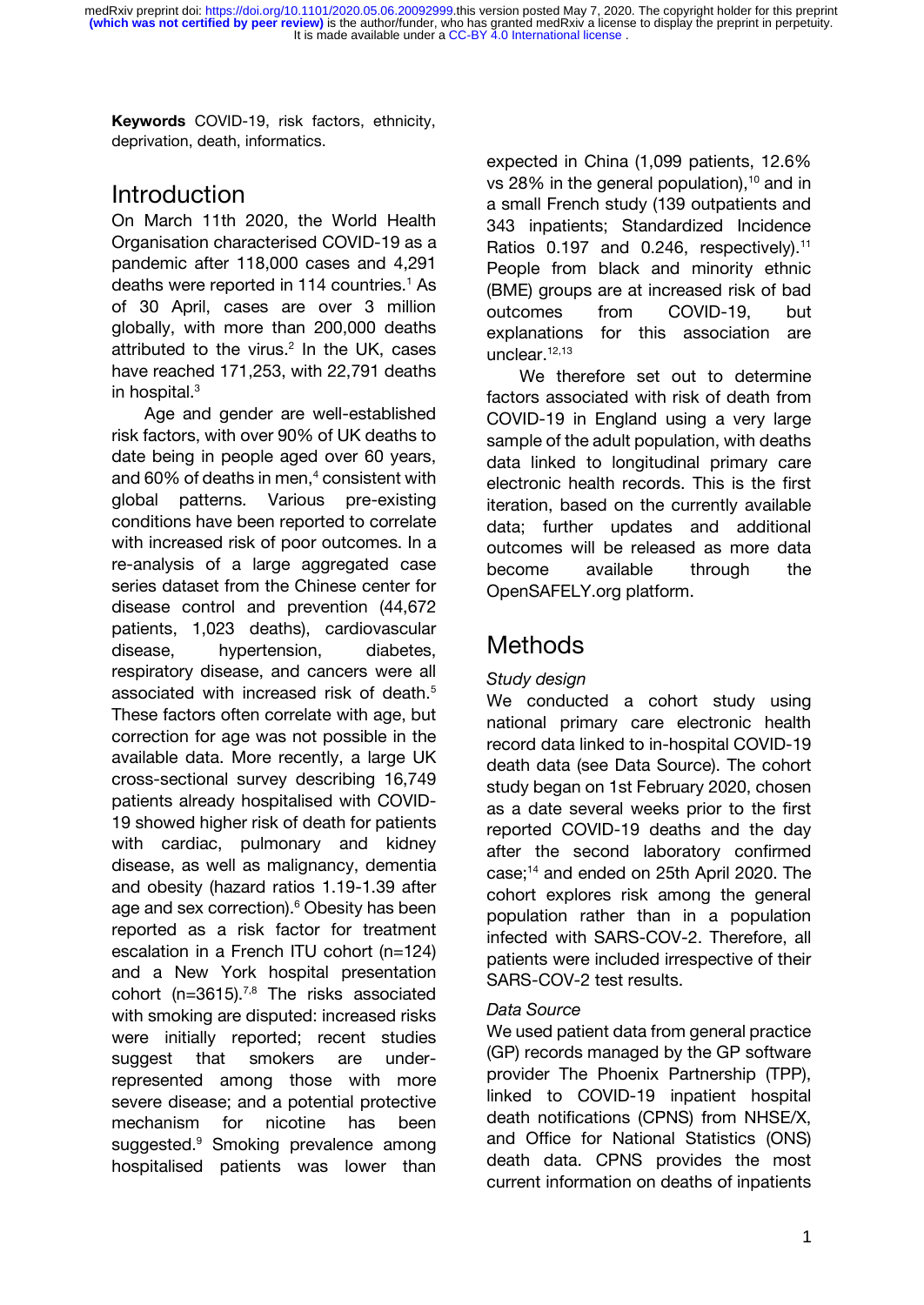with laboratory confirmed COVID-19 occurring within NHS hospitals;<sup>[15,16](https://paperpile.com/c/dFWgNM/gXt1+kaI2)</sup> whereas ONS includes information on all deaths, including those due to non-COVID-19 causes, and was used for censoring.

The data were accessed, linked and analysed using OpenSAFELY, a new data analytics platform created to address urgent questions relating to the epidemiology and treatment of COVID-19 in England. OpenSAFELY provides a secure software interface that allows detailed pseudonymised primary care patient records to be analysed in near realtime where they already reside, hosted within the EHR vendor's highly secure data centre, to minimise the re-identification risks when data are transported off-site; other smaller datasets are linked to these data within the same environment using a matching pseudonym derived from the NHS number. More information can be found on [https://opensafely.org/.](https://opensafely.org/)

The dataset analysed with OpenSAFELY for this paper is based on 24 million currently registered patients (approximately 40% of the English population) from GP surgeries using the TPP SystmOne electronic health record system. It extends to 20 billion rows of structured data characterising (for example) pseudonymised patients' diagnoses, medications, physiological parameters, and prior investigations. Data extracted from TPP SystmOne have previously been used in medical research, as part of the ResearchOne dataset.<sup>[17,18](https://paperpile.com/c/dFWgNM/nLhL+7zy3)</sup>

# *Study Population and Observation Period* Our study population consisted of all adults (males and females 18 years and above) currently registered as active patients in a TPP general practice in England on 1st February 2020. To be included in the study, participants were required to have at least 1 year of prior follow-up in the GP practice to ensure that baseline patient characteristics could be adequately captured, and to have a recorded sex and age.<sup>[19](https://paperpile.com/c/dFWgNM/p7px)</sup> Patients were observed from the 1st

of February 2020 and were followed until the first of either their death date (whether COVID-19 related or due to other causes) or the study end date, 25th April 2020. For this analysis, CPNS death data were available up to 25th April 2020; ONS death data (used for censoring individuals who died without the outcome) were available to 16th April 2020; patient censoring for deaths due to other causes was therefore not possible during the last 9 days of followup (see Discussion, weaknesses; a sensitivity analysis is presented with all data censored at 6th April 2020 in appendix Table A1).

# *Outcomes*

The outcome was in-hospital death among people with confirmed COVID-19, ascertained from the COVID-19 Patient Notification System (CPNS).

# *Covariates*

Potential risk factors included: health conditions listed in UK guidance on "higher risk" groups;<sup>[20](https://paperpile.com/c/dFWgNM/D6BO)</sup> other common conditions which may cause immunodeficiency inherently or through medication (cancer and common autoimmune conditions); and emerging risk factors for severe outcomes among COVID-19 cases (such as raised blood pressure).

Age, sex, body mass index (BMI;  $kg/m<sup>2</sup>$ ), and smoking status were considered as potential risk factors. Where categorised, age groups were: 18-<40, 40- <50, 50-<60, 60-<70, 70-<80, 80+ years. BMI was ascertained from weight measurements within the last 10 years, restricted to those taken when the patient was over 16 years old. Obesity was grouped using categories derived from the World Health Organisation classification of BMI: no evidence of obesity  $<$ 30 kg/m<sup>2</sup>; obese I 30-34.9; obese II 35-39.9; obese III 40+. Smoking status was grouped into current, former and never smokers

The following comorbidities were also considered potential risk factors: asthma, other chronic respiratory disease, chronic heart disease, diabetes mellitus, chronic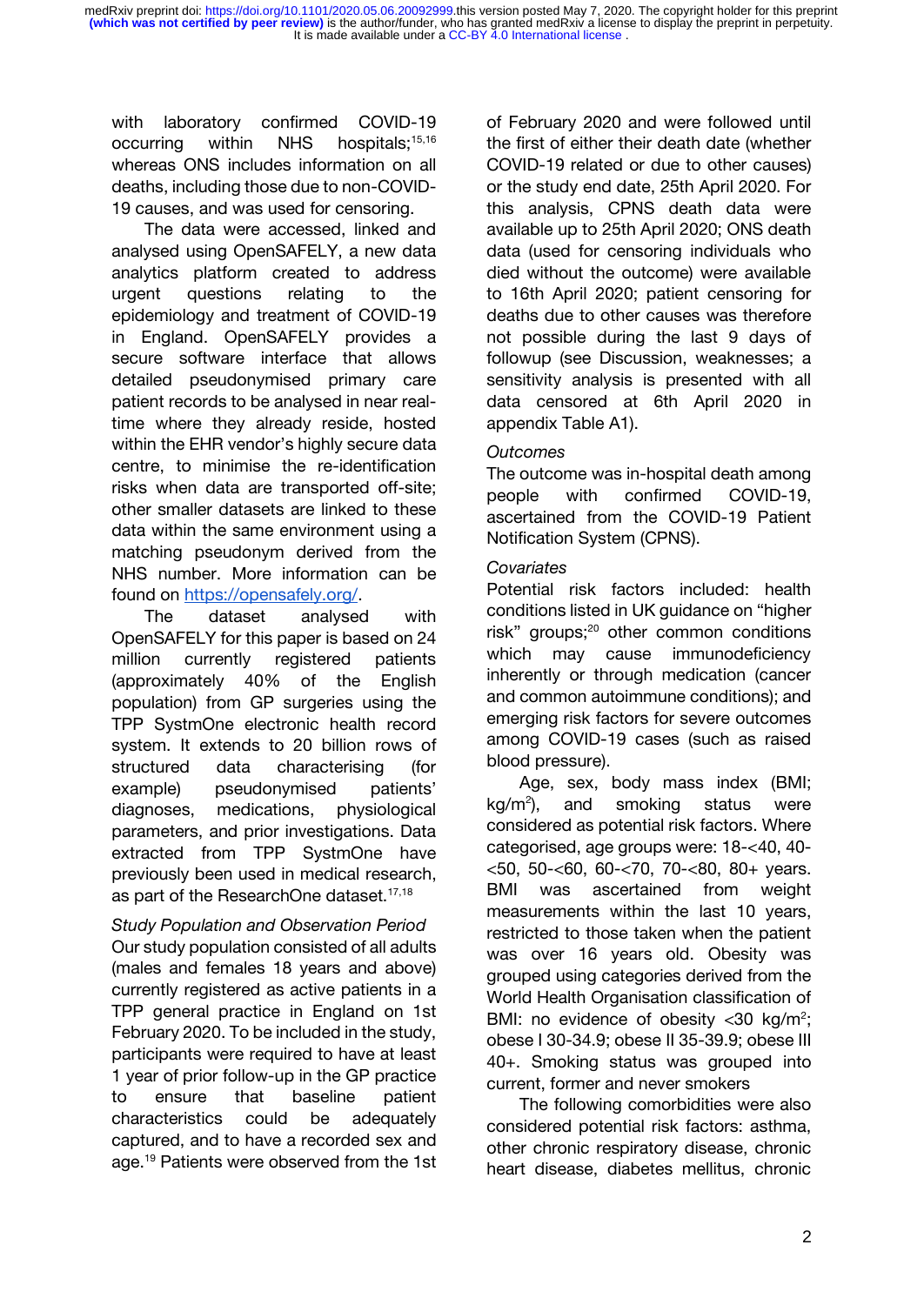liver disease, chronic neurological diseases, common autoimmune diseases (Rheumatoid Arthritis (RA), Systemic Lupus Erythematosus (SLE) or psoriasis), solid organ transplant, asplenia, other immunosuppressive conditions, cancer, evidence of reduced kidney function, and raised blood pressure or a diagnosis of hypertension.

Disease groupings followed national guidance on risk of influenza infection,<sup>[21](https://paperpile.com/c/dFWgNM/gMtt)</sup> therefore "chronic respiratory disease (other than asthma)" included COPD, fibrosing lung disease, bronchiectasis or cystic fibrosis; chronic heart disease included chronic heart failure, ischaemic heart disease, and severe valve or congenital heart disease likely to require lifelong follow up. Chronic neurological conditions were separated into diseases with a likely cardiovascular aetiology (stroke, TIA, dementia) and conditions in which respiratory function may be compromised such as motor neurone disease, myasthenia gravis, multiple sclerosis, Parkinson's disease, cerebral palsy, quadriplegia or hemiplegia, malignant primary brain tumour, and progressive cerebellar disease. Asplenia included splenectomy or a spleen dysfunction, including sickle cell disease. Other immunosuppressive conditions included HIV or a condition inducing permanent immunodeficiency ever diagnosed, or aplastic anaemia or temporary immunodeficiency recorded within the last year. Haematological malignancies were considered separately from other cancers to reflect the immunosuppression associated with haematological malignancies and their treatment. Kidney function was ascertained from the most recent serum creatinine measurement, where available, converted into estimated glomerular filtration rate (eGFR) using the Chronic Kidney Disease Epidemiology Collaboration (CKD-EPI) equation,<sup>[22](https://paperpile.com/c/dFWgNM/C5xp)</sup> with impaired kidney function defined as eGFR  $< 60$  mL/min/1.73m<sup>2</sup>. . Raised blood

pressure (BP) was defined as either a prior coded diagnosis of hypertension or the most recent recording indicating systolic BP ≥140 mmHg or diastolic BP ≥90 mmHg.

Asthma was grouped by use of oral corticosteroids as an indication of severity. Diabetes was grouped according to the most recent Hba1c measurement, where a measurement was available within the last 15 months, into controlled (Hba1c < 58 mmols/mol) and uncontrolled (Hba1c >= 58 mmols/mol). Cancer was grouped by time since the first diagnosis (within the last year, 2-<5 years, >5 years).

Other covariates considered as potential upstream risk factors were deprivation and ethnicity. Deprivation was measured by the Index of Multiple Deprivation (IMD, in quintiles, with higher values indicating greater deprivation), derived from the patient's postcode at lower super output area level for a high degree of precision. Ethnicity was grouped into White, Black, Asian or Asian British, Mixed, or Other. The Sustainability and Transformation Partnership (STP, an NHS administrative region) of the patient's general practice was included as an additional adjustment for geographical variation in infection rates across the country.

Information on all covariates were obtained from primary care records by searching TPP SystmOne records for specific coded data. TPP SystmOne allows users to work with the SNOMED-CT clinical terminology, using a GP subset of SNOMED-CT codes. This subset maps on to the native Read version 3 (CTV3) clinical coding system that SystmOne is built on. Medicines are entered or prescribed in a format compliant with the NHS Dictionary of Medicines and Devices ( $dm+d$ ),  $23$  a local UK extension library of SNOMED. Code lists for particular underlying conditions and medicines were compiled from a variety of sources. These include BNF codes from OpenPrescribing.net, published codelists for asthma.<sup>[24](https://paperpile.com/c/dFWgNM/x0uP+M4dE+8smq)-26</sup>  $immunosuppression<sub>1</sub><sup>27–29</sup>$  $immunosuppression<sub>1</sub><sup>27–29</sup>$  $immunosuppression<sub>1</sub><sup>27–29</sup>$  psoriasis,<sup>[30](https://paperpile.com/c/dFWgNM/OLdp)</sup>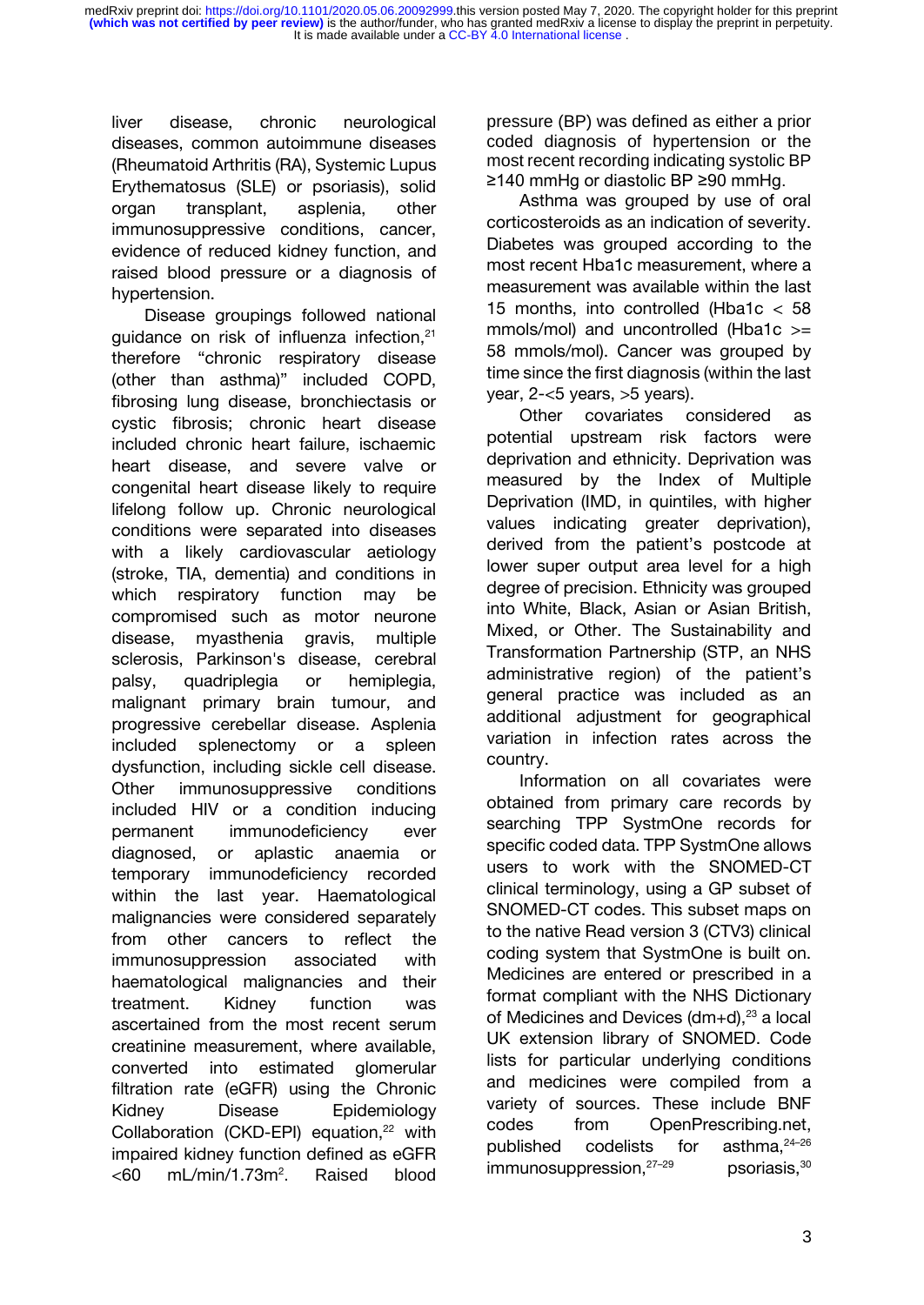$SLE$ ,<sup>[31](https://paperpile.com/c/dFWgNM/fquX)</sup> RA<sup>[32,33](https://paperpile.com/c/dFWgNM/m8iR+g3AD)</sup> and cancer,<sup>[34,35](https://paperpile.com/c/dFWgNM/3lQV+HlFz)</sup> and Read Code 2 lists designed specifically to describe groups at increased risk of influenza infection.[36](https://paperpile.com/c/dFWgNM/b7X3) Read Code 2 lists were added to with SNOMED codes and cross-checked against NHS QOF registers, then translated into CTV3 with manual curation. Decisions on every code list were documented and final lists reviewed by at least two authors. Detailed information on compilation and sources for every individual codelist is available at <https://codelists.opensafely.org/> and the lists are available for inspection and re-use by the broader research community.<sup>[37](https://paperpile.com/c/dFWgNM/8go3)</sup>

### *Statistical Analysis*

Patient numbers are depicted in figure 1. The Kaplan-Meier failure function by age group and sex are shown in figure 2. For each potential risk factor, a Cox proportional hazards model was fitted, with days in study as the timescale, stratified by geographic area (STP), and adjusted for sex and age modelled using restricted cubic splines. Violations of the proportional hazards assumption were explored by testing for a zero slope in the scaled Schoenfeld residuals. All potential risk factors, including age (again modelled as a spline), sex, BMI, smoking, index of multiple deprivation quintile, and comorbidities listed above were then included in a single multivariable Cox proportional hazards model, stratified by STP. Hazard ratios from the age/sex adjusted and fully adjusted models are reported with 95% confidence intervals. Models were also refitted with age group fitted as a categorical variable in order to obtain hazard ratios by age group.

In the primary analysis, those with missing BMI were assumed non-obese and those with missing smoking information were assumed to be nonsmokers on the assumption that both obesity and smoking would be likely to be recorded if present. A sensitivity analysis was run among those with complete BMI and smoking data only. Ethnicity was

omitted from the main multivariable model due to 26% of individuals having missing data; hazard ratios for ethnicity were therefore obtained from a separate model among individuals with complete ethnicity only. Hazard ratios for other risk factors, adjusted for ethnicity, were also obtained from this model and are presented in the sensitivity analyses to allow assessment of the potential for confounding by ethnicity in the primary model. All multivariable models excluded the very small number of patients (<1%) with missing IMD.

The C-statistic was calculated as a measure of model discrimination. Due to computational time, this was estimated by randomly sampling 5000 patients without the outcome and calculating the C-statistic using the random sample and all patients who experienced the outcome, repeating this 10 times and taking the average Cstatistic.

#### *Information governance and ethics*

NHS England is the data controller; TPP is the data processor; and the key researchers on OpenSAFELY are acting on behalf of NHS England. This implementation of OpenSAFELY is hosted within the TPP environment which is accredited to the ISO 27001 information security standard and is NHS IG Toolkit compliant;[38,39](https://paperpile.com/c/dFWgNM/hxeV+fhpk) patient data has been pseudonymised for analysis and linkage using industry standard cryptographic hashing techniques; all pseudonymised datasets transmitted for linkage onto OpenSAFELY are encrypted; access to the platform is via a virtual private network (VPN) connection, restricted to a small group of researchers, their specific machine and IP address; the researchers hold contracts with NHS England and only access the platform to initiate database queries and statistical models; all database activity is logged; only aggregate statistical outputs leave the platform environment following best practice for anonymisation of results such as statistical disclosure control for low cell counts.[40](https://paperpile.com/c/dFWgNM/9fpc) The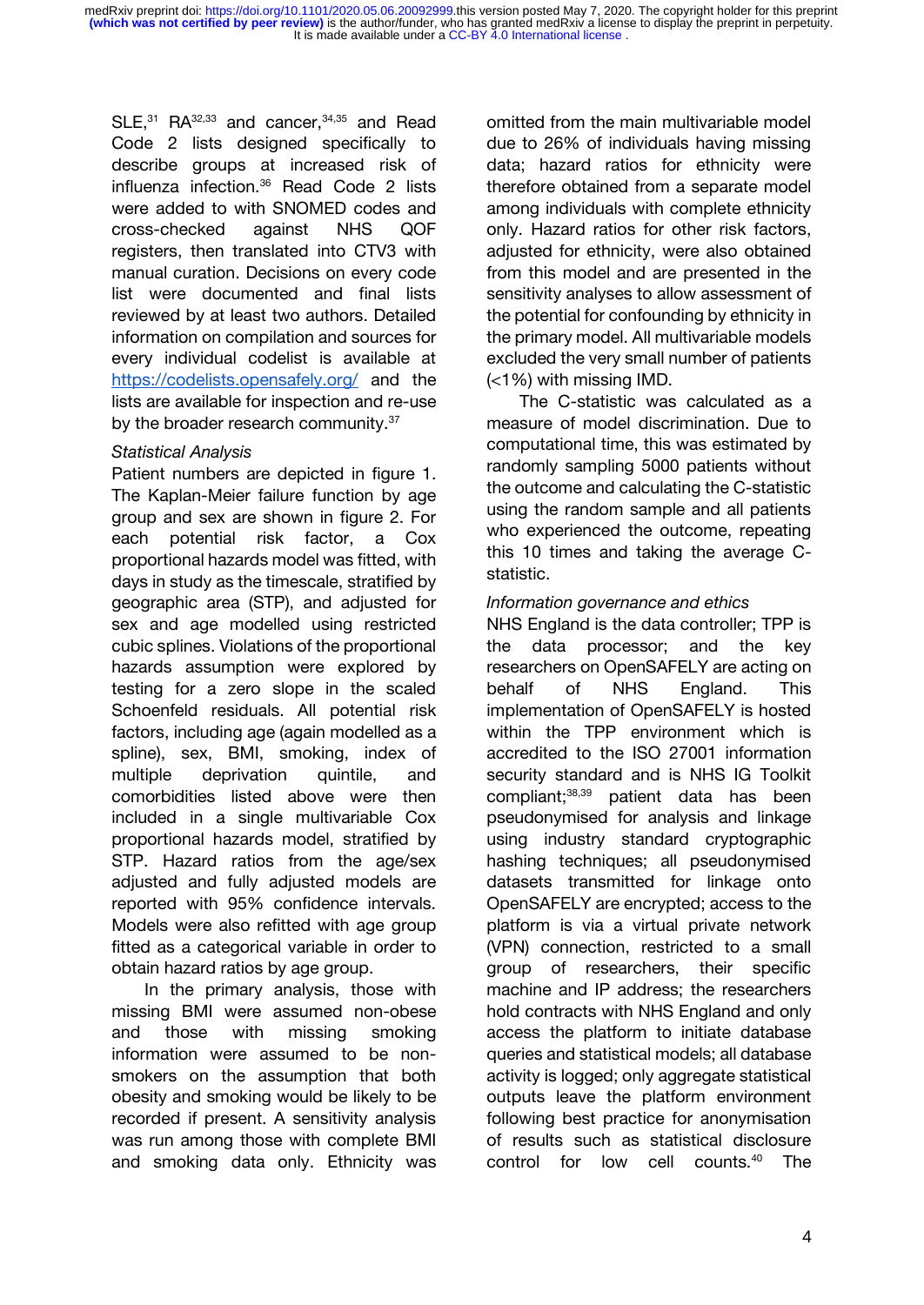It is made available under a [CC-BY 4.0 International license](http://creativecommons.org/licenses/by/4.0/) . **(which was not certified by peer review)** is the author/funder, who has granted medRxiv a license to display the preprint in perpetuity. medRxiv preprint doi: [https://doi.org/10.1101/2020.05.06.20092999.](https://doi.org/10.1101/2020.05.06.20092999)this version posted May 7, 2020. The copyright holder for this preprint

OpenSAFELY research platform adheres to the data protection principles of the UK Data Protection Act 2018 and the EU General Data Protection Regulation (GDPR) 2016. In March 2020, the Secretary of State for Health and Social Care used powers under the UK Health Service (Control of Patient Information) Regulations 2002 (COPI) to require organisations to process confidential patient information for the purposes of protecting public health, providing healthcare services to the public and monitoring and managing the COVID-19 outbreak and incidents of exposure.<sup>[41](https://paperpile.com/c/dFWgNM/qp3v)</sup> Taken together, these provide the legal bases to link patient datasets on the OpenSAFELY platform. This study was approved by the Health Research Authority (REC reference 20/LO/0651) and by the LSHTM Ethics Board (reference 21863).

#### *Software and Reproducibility*

Data management was performed using Python 3.8 and SQL, with analysis carried out using Stata 16.1 / Python. All code for data management and analysis is archived online at a control of the control of the control of the control of the control of the control of the control of the control of the control of the control of the control of the control of the control of the control of the

[https://github.com/ebmdatalab/opensafel](https://github.com/ebmdatalab/opensafely-risk-factors-research) [y-risk-factors-research.](https://github.com/ebmdatalab/opensafely-risk-factors-research) All clinical and medicines codelists are openly available for inspection and reuse at [https://codelists.opensafely.org/.](https://codelists.opensafely.org/)

### *Patient and Public Involvement*

Patients were not formally involved in developing this specific study design. We have developed a publicly available website <https://opensafely.org/> allowing any patient or member of the public to contact us regarding this study or the broader OpenSAFELY project. This feedback will be used to refine and prioritise our OpenSAFELY activities.

# **Results**

17,425,445 adults were included (Figure 1). Table 1 shows distributions of demographics and baseline comorbidities.



*Figure 1. Flow diagram of cohort with numbers excluded at different stages and identification of cases for the main endpoints.*

1,870,069 (11%) individuals had non-white ethnicities recorded. Missing data were present for body mass index (3,782,768, 22%), smoking status (725,323, 4%), ethnicity (4,592,377, 26%), IMD (142,166, 0.8%), and blood pressure (1,728,479, 10%). 5683 of the individuals had a COVID-19 hospital death recorded in CPNS.

The overall cumulative incidence of COVID-19 hospital death at 80 days from the study start date was <0.01% in those aged 18-39 years, rising to 0.35% and 0.17% in men and women respectively aged ≥80 years, with a trend by age (Figure 2).

Associations between patient-level factors and risk of COVID-19 hospital death are shown in Table 2 and Figure 3. Increasing age was strongly associated with risk, with the ≥80 years age group having more than 12-fold increased risk compared with those aged 50-59 years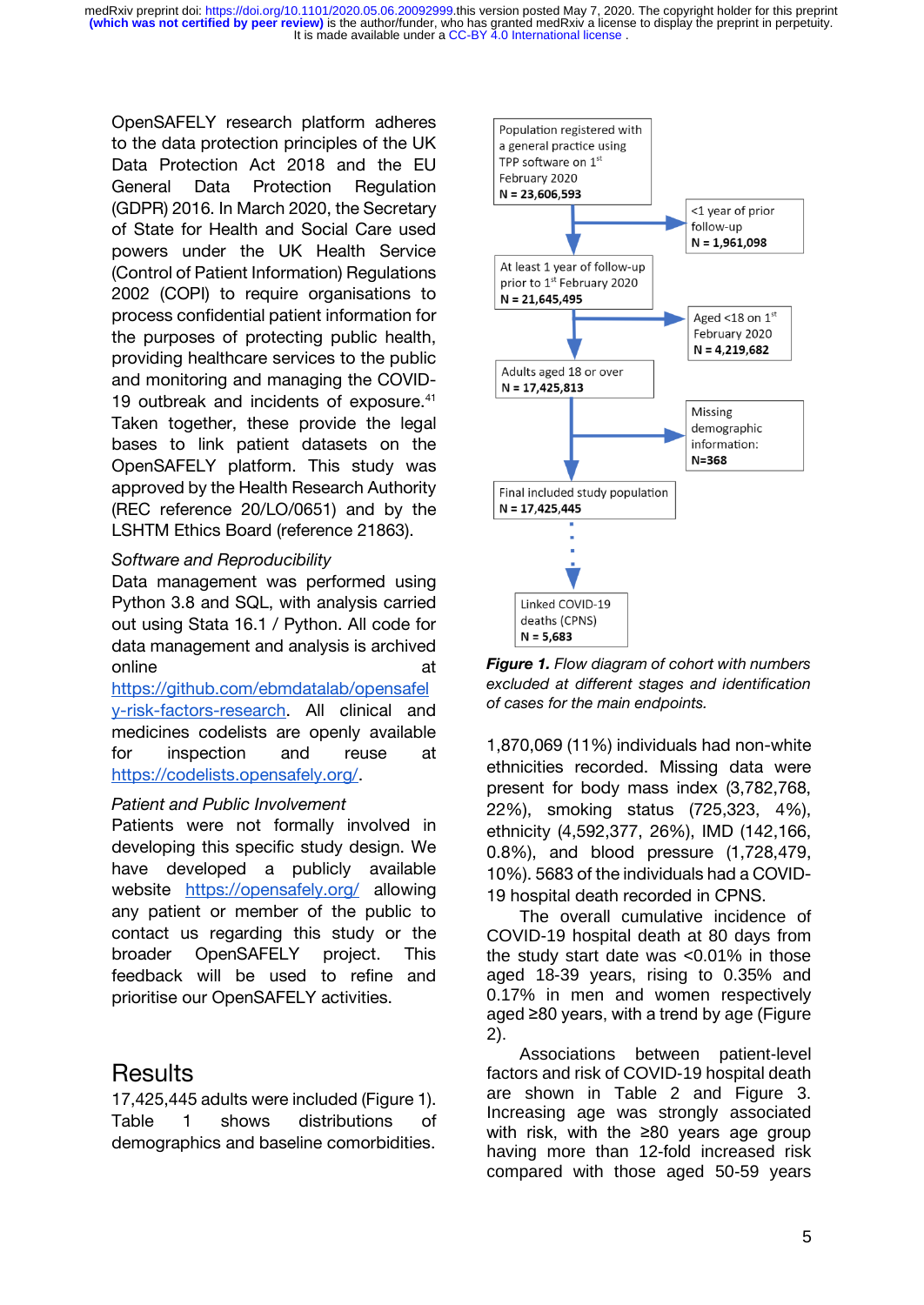It is made available under a [CC-BY 4.0 International license](http://creativecommons.org/licenses/by/4.0/) . **(which was not certified by peer review)** is the author/funder, who has granted medRxiv a license to display the preprint in perpetuity. medRxiv preprint doi: [https://doi.org/10.1101/2020.05.06.20092999.](https://doi.org/10.1101/2020.05.06.20092999)this version posted May 7, 2020. The copyright holder for this preprint

(fully adjusted HR 12.64; 95% CI 11.19- 14.28). With age fitted as a flexible spline, an approximately log-linear relationship was observed (appendix Figure A1), equivalent to risk increasing exponentially with age. Male gender was associated with a doubling of risk (fully adjusted HR 1.99, 1.88-2.10).

All non-white ethnic groups had higher risk than those with white ethnicity: HRs adjusted for age and sex only ranged from 1.83-2.17 for Black, Asian/Asian British and mixed ethnicities compared to white; these attenuated to 1.62-1.71 on adjustment for all included risk factors. Increasing risks were seen with increasing levels of deprivation, and with increasing levels of obesity (BMI >40 fully adjusted HR 2.27, 95% CI 1.99-2.58).

Both current and former smoking were associated with higher risk in models adjusted for age and sex only, but in the fully adjusted model there was weak evidence of a slightly lower risk in current smokers (fully adjusted HRs 0.88, CI 0.79- 0.99). In post-hoc analyses we added individual covariates to the model with age, sex and smoking to explore this further: the change in HR appeared to be largely driven by adjustment for chronic respiratory disease (HR 0.93, 0.83-1.04 after adjustment) and deprivation (HR 0.98, 0.88-1.10 after adjustment). Other individual adjustments did not remove the positive association between current smoking and outcome. We also explored confounding by ethnicity, which was not adjusted in the primary model: among those with complete ethnicity, the current smoking HR adjusted for all variables except ethnicity was similar to in the full study population (0.88, 0.78-1.01) but this moved towards the null on adjustment for ethnicity (HR 0.94, 0.82-1.07).

|                 | N (column %)       | <b>Number of CPNS Hospital</b><br>deaths (% within stratum) |
|-----------------|--------------------|-------------------------------------------------------------|
| <b>Total</b>    | 17,425,445 (100.0) | 5683 (0.03)                                                 |
| Age             |                    |                                                             |
| $18 - 40$       | 5,990,809 (34.4)   | 40 (0.00)                                                   |
| $40 - 50$       | 2,875,561 (16.5)   | 94 (0.00)                                                   |
| $50 - 60$       | 3,068,883 (17.6)   | 355 (0.01)                                                  |
| $60 - 70$       | 2,405,327 (13.8)   | 693 (0.03)                                                  |
| $70 - 80$       | 1,948,095 (11.2)   | 1,560 (0.08)                                                |
| $80+$           | 1,136,770 (6.5)    | 2,941 (0.26)                                                |
| <b>Sex</b>      |                    |                                                             |
| Female          | 8,729,741 (50.1)   | 2,098 (0.02)                                                |
| Male            | 8,695,704 (49.9)   | 3,585 (0.04)                                                |
| BMI ( $kg/m2$ ) |                    |                                                             |
| < 18.5          | 312,894 (1.8)      | 161 (0.05)                                                  |
| 18.5-24.9       | 4,806,089 (27.6)   | 1,467 (0.03)                                                |
| 25-29.9         | 4,723,031 (27.1)   | 1,663 (0.04)                                                |
| 30-34.9         | 2,404,098 (13.8)   | 1,164 (0.05)                                                |
| 35-39.9         | 929,803 (5.3)      | 467 (0.05)                                                  |
| $\geq 40$       | 466,762 (2.7)      | 257 (0.06)                                                  |
| Missing         | 3,782,768 (21.7)   | 504 (0.01)                                                  |
| <b>Smoking</b>  |                    |                                                             |
| Never           | 8,000,204 (45.9)   | 1,734 (0.02)                                                |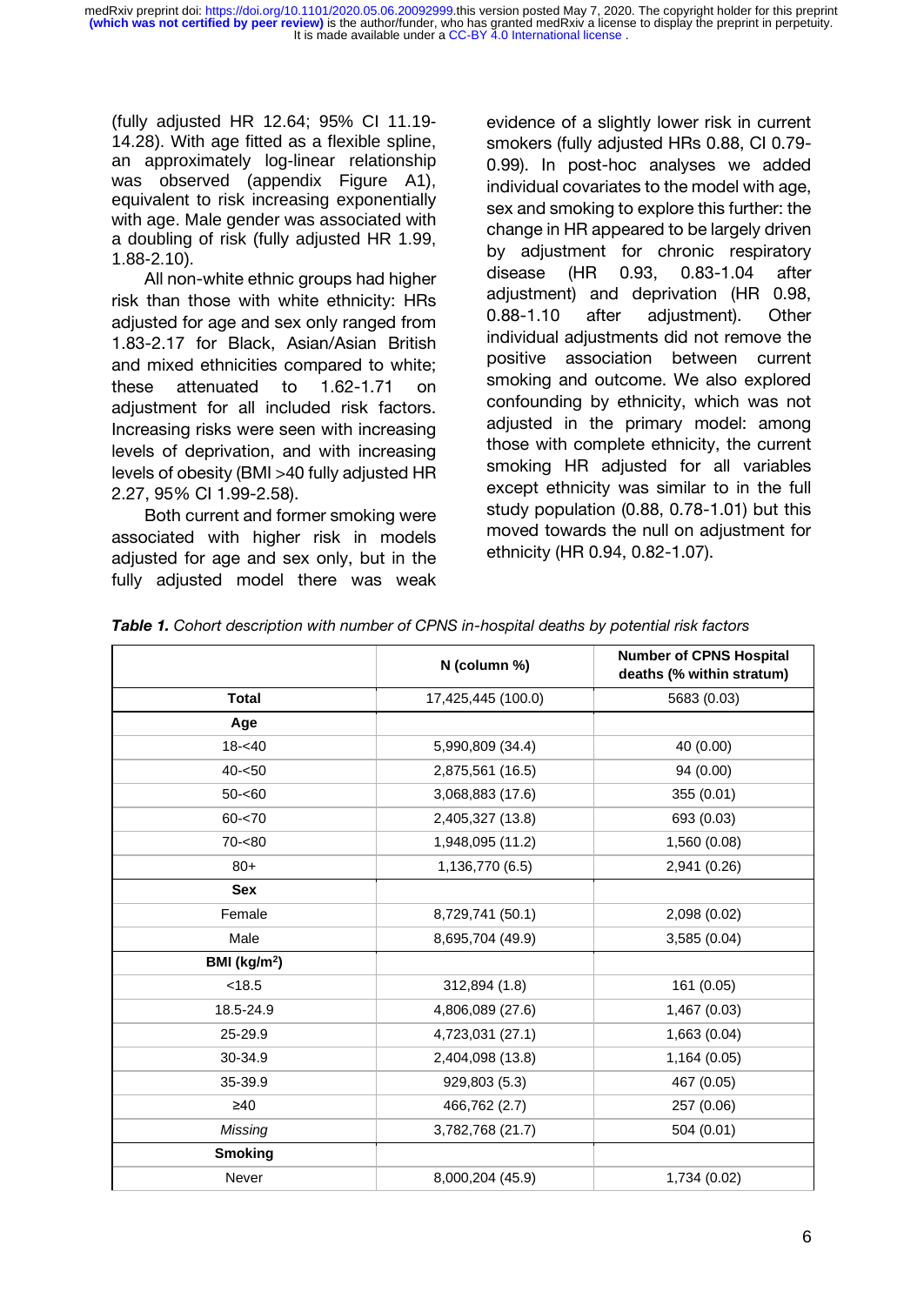| Former                               | 5,737,545 (32.9)     | 3,527 (0.06) |
|--------------------------------------|----------------------|--------------|
| Current                              | 2,962,373 (17.0)     | 393 (0.01)   |
| <b>Missing</b>                       | 725,323 (4.2)        | 29 (0.00)    |
| <b>Ethnicity</b>                     |                      |              |
| White                                | 10,962,999 (62.9)    | 3,597 (0.03) |
| Mixed                                | 171,929 (1.0)        | 39 (0.02)    |
| Asian or Asian British               | 1,030,890 (5.9)      | 373 (0.04)   |
| <b>Black</b>                         | 343,437 (2.0)        | 158 (0.05)   |
| Other                                | 323,813 (1.9)        | 59 (0.02)    |
| Missing                              | 4,592,377 (26.4)     | 1,457 (0.03) |
| <b>IMD</b> quintile                  |                      |              |
| 1 (least deprived)                   | 3,498,853 (20.1)     | 948 (0.03)   |
| $\overline{c}$                       | 3,478,227 (20.0)     | 1,040 (0.03) |
| 3                                    | 3,484,518 (20.0)     | 1,101 (0.03) |
| 4                                    | 3,481,294 (20.0)     | 1,246 (0.04) |
| 5 (most deprived)                    | 3,340,387 (19.2)     | 1,316 (0.04) |
| Missing                              | 142,166 (0.8)        | 32 (0.02)    |
| <b>Blood pressure</b>                |                      |              |
| Normal                               | 3,845,356 (22.1)     | 1,215 (0.03) |
| Elevated                             | 2,504,790 (14.4)     | 971 (0.04)   |
| High Stage 1                         | 5,593,822 (32.1)     | 1,796 (0.03) |
| High Stage 2                         | 3,752,998 (21.5)     | 1,688 (0.04) |
| Missing                              | 1,728,479 (9.9)      | 13 (0.00)    |
| High BP or diagnosed hypertension    | 5,962,122 (34.2)     | 4,204 (0.07) |
|                                      | <b>Comorbidities</b> |              |
| Respiratory disease ex asthma        | 707,284 (4.1)        | 1,274 (0.18) |
| Asthma*                              |                      |              |
| Present+recent ocs                   | 294,003 (1.7)        | 201 (0.07)   |
| Present, no recent ocs               | 2,479,371 (14.2)     | 710 (0.03)   |
| <b>Chronic heart disease</b>         | 1,173,443 (6.7)      | 2,049 (0.17) |
| Diabetes**                           |                      |              |
| Uncontrolled<br>(HbA1c>=58 mmol/mol) | 489,297 (2.8)        | 794 (0.16)   |
| Controlled<br>(HbA1c<58 mmol/mol)    | 1,043,176 (6.0)      | 1,366 (0.13) |
| Present, no HbA1c                    | 195,243 (1.1)        | 213(0.11)    |
| Cancer (non-haematological)          |                      |              |
| < 1 year ago                         | 80,334 (0.5)         | 106(0.13)    |
| 1-4.9 years ago                      | 235,635 (1.4)        | 247 (0.10)   |
| ≥5 years ago                         | 545,223 (3.1)        | 557 (0.10)   |
| Haematological malignancy            |                      |              |
| < 1 year ago                         | 8,725(0.1)           | 27 (0.31)    |
| 1-4.9 years ago                      | 27,925 (0.2)         | 80 (0.29)    |
| ≥5 years ago                         | 63,818 (0.4)         | 103(0.16)    |
| Liver disease                        | 114,303 (0.7)        | 111(0.10)    |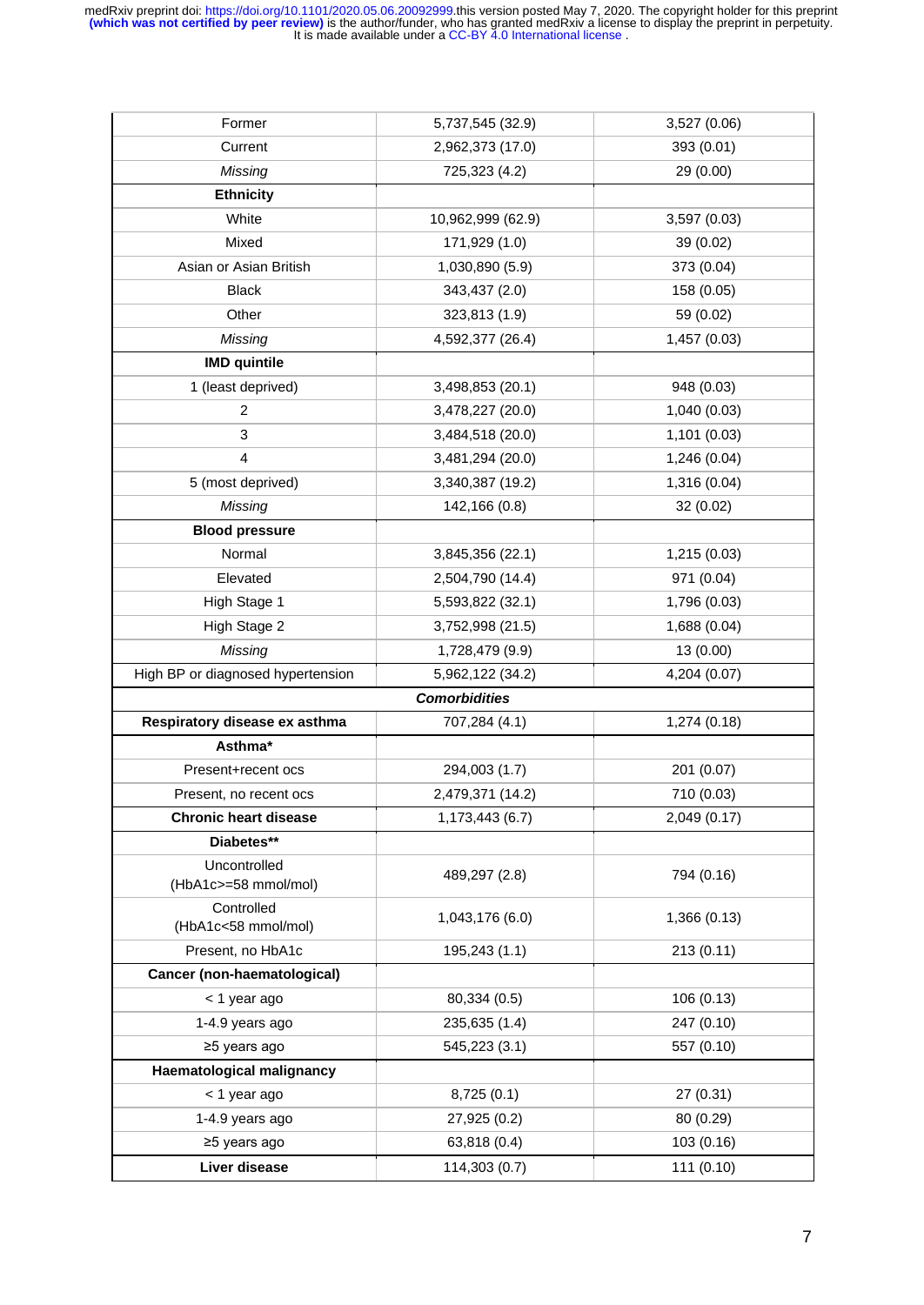| Stroke/dementia                    | 373,968 (2.1)   | 999 (0.27)   |
|------------------------------------|-----------------|--------------|
| Other neurology dis                | 171,975 (1.0)   | 313(0.18)    |
| Kidney disease                     | 1,090,760 (6.3) | 2,541 (0.23) |
| Organ transplant                   | 20,130(0.1)     | 49 (0.24)    |
| <b>Spleen diseases</b>             | 28,160 (0.2)    | 23(0.08)     |
| <b>Rheumatoid/Lupus/ Psoriasis</b> | 885,284 (5.1)   | 533 (0.06)   |
| Other immunosuppressive condition  | 280,783 (1.6)   | 36(0.01)     |

*\* ocs = oral corticosteroid use, recent defined as <1 year before baseline, \*\* classification by HbA1c based on measures within 15 months before baseline.*



*Figure 2. Kaplan-Meier plots for in-hospital COVID-19 death over time by age and sex* 

|           | CPNS Death HR (95% CI)          |                     |  |  |
|-----------|---------------------------------|---------------------|--|--|
|           | <b>Fully adj</b><br>Age-sex adj |                     |  |  |
| Age       |                                 |                     |  |  |
| $18 - 40$ | $0.05(0.04-0.08)$               | $0.07(0.05-0.10)$   |  |  |
| 40-<50    | $0.27(0.21-0.34)$               | $0.31(0.25-0.39)$   |  |  |
| 50-<60    | $1.00$ (ref)                    | $1.00$ (ref)        |  |  |
| $60 - 70$ | $2.61(2.29-2.96)$               | 2.09 (1.84-2.38)    |  |  |
| 70-<80    | 7.61 (6.78-8.54)                | 4.77 (4.23-5.38)    |  |  |
| ∣80+      | 26.27 (23.52-29.33)             | 12.64 (11.19-14.28) |  |  |

| Table 2. Hazard Ratios (HRs) and 95% confidence intervals (CI) for in-hospital COVID-19 death |  |  |  |  |  |  |  |
|-----------------------------------------------------------------------------------------------|--|--|--|--|--|--|--|
|-----------------------------------------------------------------------------------------------|--|--|--|--|--|--|--|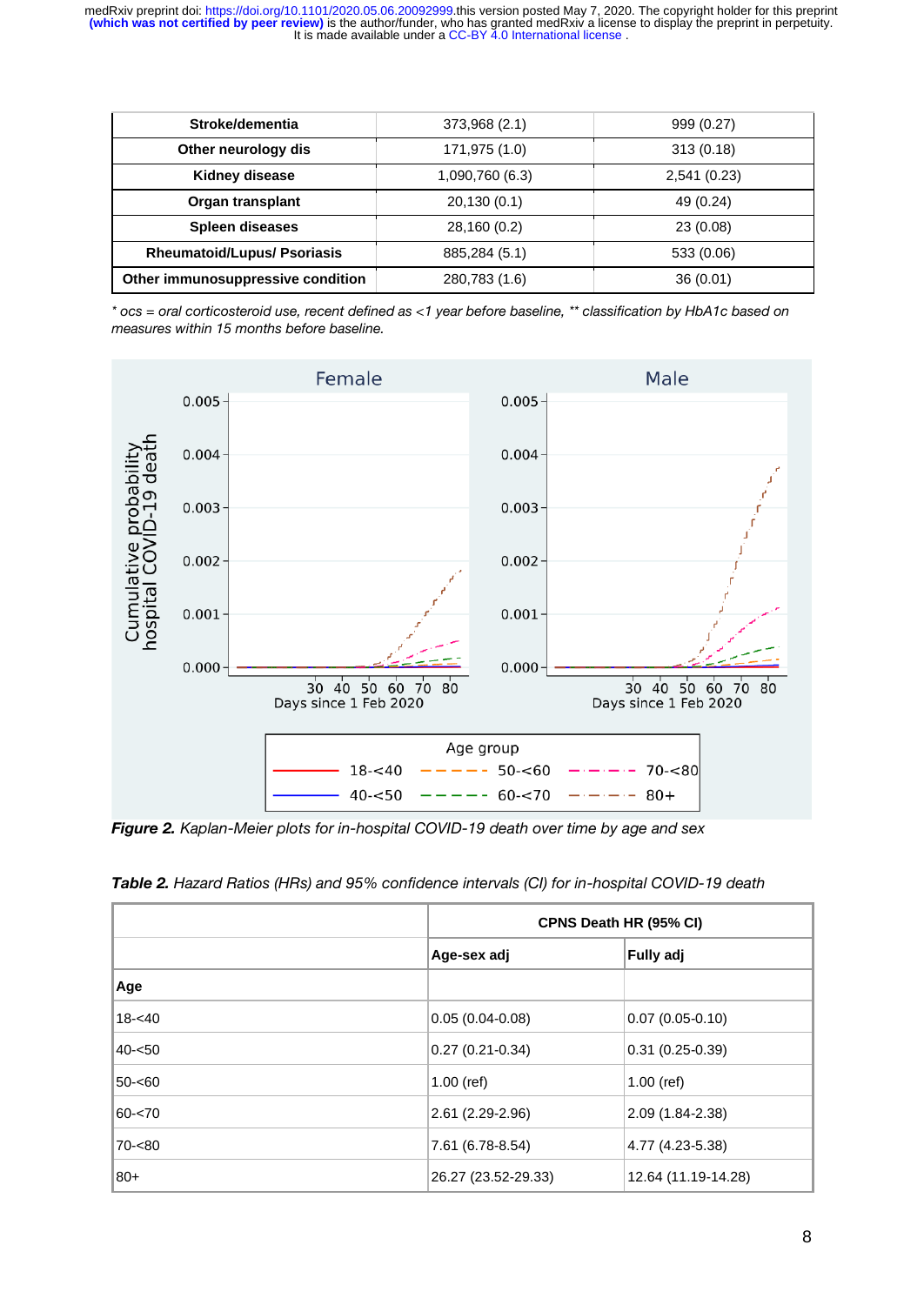| <b>Sex</b>                                      |                   |                     |  |  |  |
|-------------------------------------------------|-------------------|---------------------|--|--|--|
| Female                                          | $1.00$ (ref)      | $1.00$ (ref)        |  |  |  |
| Male                                            | 2.24 (2.12-2.36)  | 1.99 (1.88-2.10)    |  |  |  |
| <b>BMI</b>                                      |                   |                     |  |  |  |
| Not obese                                       | $1.00$ (ref)      | $1.00$ (ref)        |  |  |  |
| Obese class I (30-34.9kg/m <sup>2</sup> )       | 1.57 (1.47-1.68)  | 1.27 (1.18-1.36)    |  |  |  |
| Obese class II (35-39.9kg/m <sup>2</sup> )      | 2.01 (1.82-2.21)  | 1.56 (1.41-1.73)    |  |  |  |
| Obese class III ( $\geq 40$ kg/m <sup>2</sup> ) | 2.97 (2.62-3.38)  | 2.27 (1.99-2.58)    |  |  |  |
| <b>Smoking</b>                                  |                   |                     |  |  |  |
| Never                                           | $1.00$ (ref)      | $1.00$ (ref)        |  |  |  |
| Ex-smoker                                       | 1.80 (1.70-1.90)  | 1.25 (1.18-1.33)    |  |  |  |
| Current                                         | 1.25 (1.12-1.40)  | $0.88(0.79-0.99)$   |  |  |  |
| Ethnicity*                                      |                   |                     |  |  |  |
| White                                           | $1.00$ (ref)      | $1.00$ (ref)        |  |  |  |
| Mixed                                           | 1.83 (1.33-2.51)  | 1.64 (1.19-2.26)    |  |  |  |
| Asian or Asian British                          | 1.95 (1.73-2.18)  | 1.62 (1.43-1.82)    |  |  |  |
| <b>Black</b>                                    | 2.17 (1.84-2.57)  | 1.71 (1.44-2.02)    |  |  |  |
| Other                                           | 1.34 (1.03-1.74)  | 1.33 (1.03-1.73)    |  |  |  |
| <b>IMD</b> quintile                             |                   |                     |  |  |  |
| 1 (least deprived)                              | $1.00$ (ref)      | $1.00$ (ref)        |  |  |  |
| $\overline{c}$                                  | 1.18 (1.08-1.29)  | 1.13 (1.04-1.24)    |  |  |  |
| 3                                               | $1.35(1.23-1.47)$ | 1.23 (1.13-1.35)    |  |  |  |
| 4                                               | 1.70 (1.56-1.86)  | 1.49 (1.37-1.63)    |  |  |  |
| 5 (most deprived)                               | 2.13 (1.95-2.33)  | 1.75 (1.60-1.91)    |  |  |  |
| <b>Blood pressure</b>                           |                   |                     |  |  |  |
| Normal                                          | $1.00$ (ref)      | $1.00$ (ref)        |  |  |  |
| High, or diagnosed hyper-tension                | 1.22 (1.15-1.30)  | $0.95(0.89 - 1.01)$ |  |  |  |
| <b>Co-morbidities</b>                           |                   |                     |  |  |  |
| Respiratory disease ex asthma                   | 2.35 (2.21-2.50)  | 1.78 (1.67-1.90)    |  |  |  |
| Asthma (vs none)* <sup>2</sup>                  |                   |                     |  |  |  |
| With no recent OCS use                          | 1.23 (1.14-1.33)  | 1.11 (1.02-1.20)    |  |  |  |
| With recent OCS use                             | 1.70 (1.48-1.96)  | 1.25 (1.08-1.44)    |  |  |  |
| <b>Chronic heart disease</b>                    | 2.01 (1.90-2.13)  | 1.27 (1.20-1.35)    |  |  |  |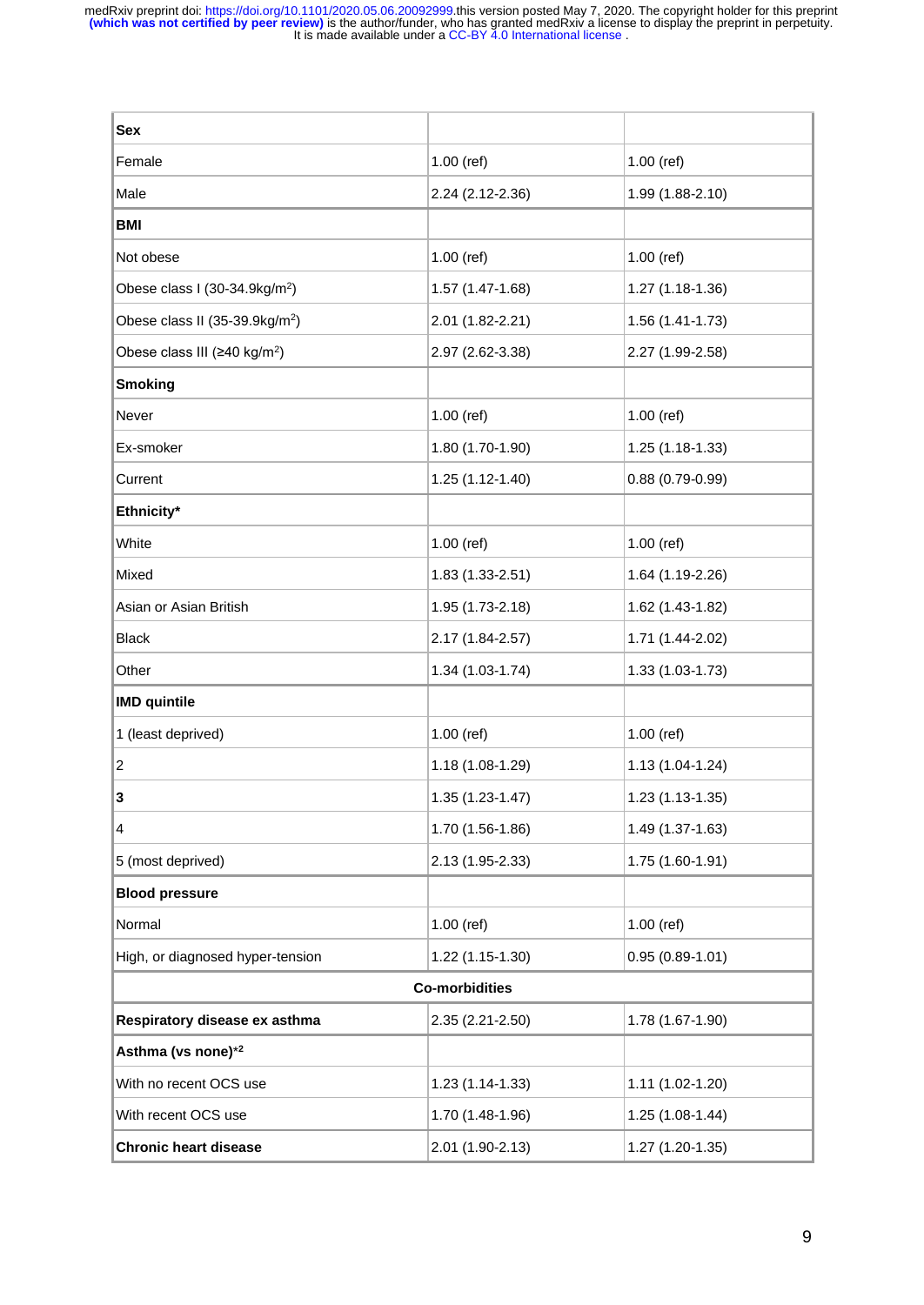It is made available under a [CC-BY 4.0 International license](http://creativecommons.org/licenses/by/4.0/) . **(which was not certified by peer review)** is the author/funder, who has granted medRxiv a license to display the preprint in perpetuity. medRxiv preprint doi: [https://doi.org/10.1101/2020.05.06.20092999.](https://doi.org/10.1101/2020.05.06.20092999)this version posted May 7, 2020. The copyright holder for this preprint

| Diabetes (vs none)*3                 |                     |                   |
|--------------------------------------|---------------------|-------------------|
| Controlled (HbA1c<58 mmol/mol)       | 2.02 (1.89-2.16)    | 1.50 (1.40-1.60)  |
| Uncontrolled (HbA1c>=58 mmol/mol)    | 3.61 (3.34-3.90)    | 2.36 (2.18-2.56)  |
| No recent HbA1c measure              | 2.35 (2.04-2.70)    | 1.87 (1.63-2.16)  |
| Cancer (non-haematological, vs none) |                     |                   |
| Diagnosed < 1 year ago               | 1.83 (1.51-2.21)    | 1.56 (1.29-1.89)  |
| Diagnosed 1-4.9 years ago            | 1.39 (1.22-1.58)    | 1.19 (1.04-1.35)  |
| Diagnosed ≥5 years ago               | $1.03(0.94 - 1.12)$ | $0.97(0.88-1.06)$ |
| Haematological malignancy (vs none)  |                     |                   |
| Diagnosed < 1 year ago               | 4.03 (2.76-5.88)    | $3.52(2.41-5.14)$ |
| Diagnosed 1-4.9 years ago            | 3.59 (2.88-4.48)    | 3.12 (2.50-3.89)  |
| Diagnosed ≥5 years ago               | 2.13 (1.76-2.59)    | 1.88 (1.55-2.29)  |
| Liver disease                        | 2.34 (1.94-2.83)    | 1.61 (1.33-1.95)  |
| Stroke/dementia                      | 2.34 (2.18-2.51)    | 1.79 (1.67-1.93)  |
| <b>Other neurological</b>            | 2.94 (2.62-3.30)    | 2.46 (2.19-2.76)  |
| Kidney disease                       | 2.19 (2.06-2.32)    | 1.72 (1.62-1.83)  |
| Organ transplant                     | 7.79 (5.88-10.33)   | 4.27 (3.20-5.70)  |
| <b>Spleen diseases</b>               | 1.82 (1.21-2.74)    | 1.41 (0.93-2.12)  |
| <b>Rheumatoid/ Lupus/ Psoriasis</b>  | $1.35(1.24 - 1.48)$ | $1.23(1.12-1.35)$ |
| Other immunosuppressive condition    | 2.02 (1.45-2.81)    | 1.69 (1.21-2.34)  |

*Models adjusted for age using a 4-knot cubic spline age spline, except for estimation of age group effects. \*Ethnicity effect estimated from a model restricted to those with recorded ethnicity. OCS = oral corticosteroids.*  **\* <sup>2</sup>***Recent OCS use defined as in the year before baseline.* **\* <sup>3</sup>***HbA1c classification based on latest measure within 15 months before baseline.*

Most comorbidities were associated with higher risk of COVID-19 hospital death, including diabetes (with a greater HR for those with recent  $HbA1c >= 58$  mmol/mol), asthma (with a greater HR for those with recent use of an oral corticosteroid), respiratory disease, chronic heart disease, liver disease, stroke/dementia, other neurological diseases, reduced kidney function, autoimmune diseases (rheumatoid arthritis, lupus or psoriasis) and other immunosuppressive conditions, as per Table 2. Those with a history of haematological malignancy were at >3-fold increased risk up to 5 years from

diagnosis, and nearly double the risk thereafter. For other cancers, HRs were smaller and risk increases were largely observed among those diagnosed in the last year. There was no association between hypertension (defined as a recorded diagnosis, or high blood pressure at the last measurement) and outcome (HR 0.95, 0.89-1.01). However, in sensitivity analyses, diagnosed hypertension was associated with slightly increased risk (HR 1.07, 1.00-1.15) while high blood pressure (≥140/90 mmHg) at the most recent measurement was associated with lower risk (HR 0.61, 0.56-0.67).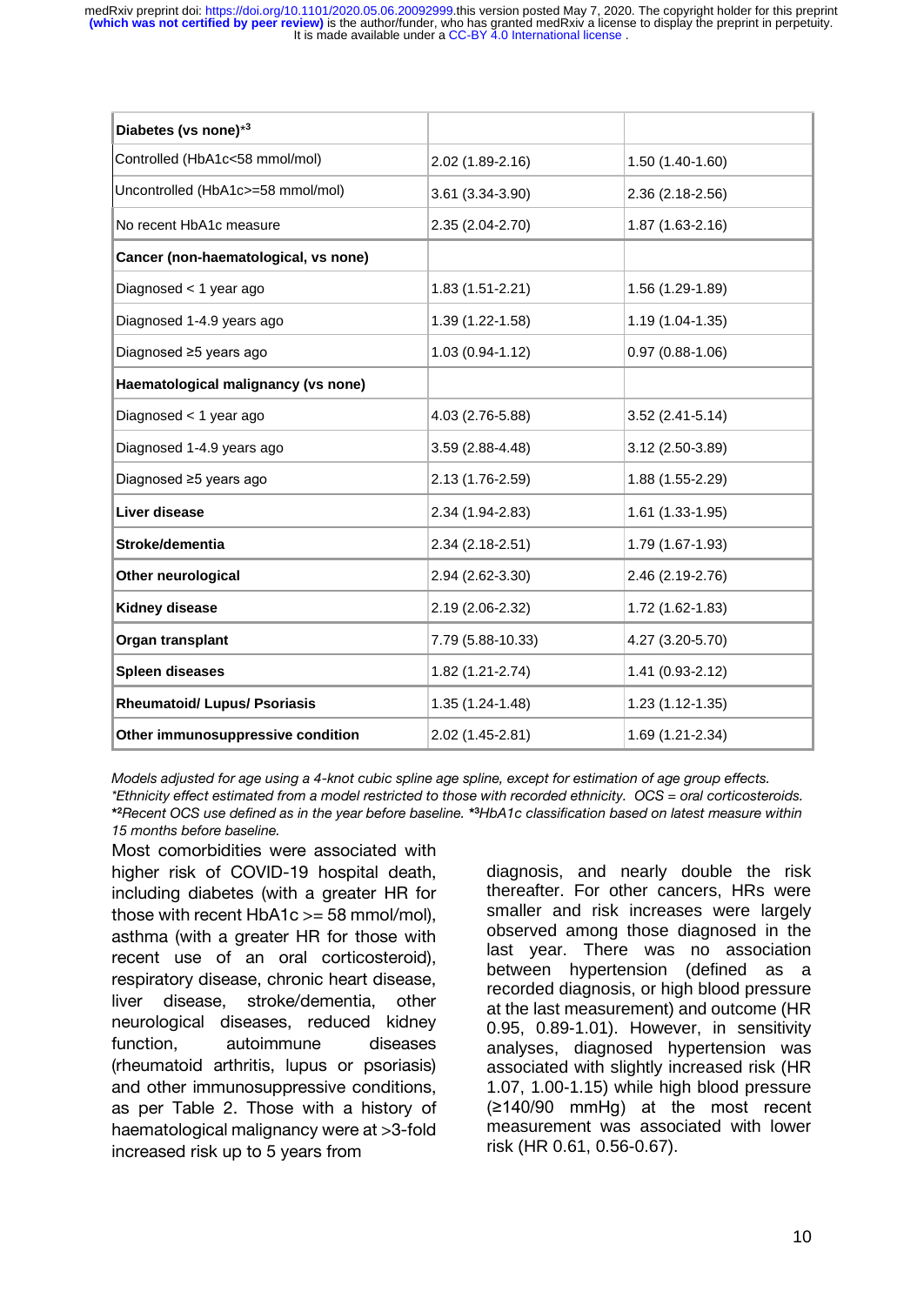

*Figure 3. Estimated Hazard Ratios (shown on a log scale) for each potential risk factor from a multivariable Cox model. Obese class I: 30-34.9kg/m2, class II: 35-39.9kg/m2, class III: >=40kg/m2. OCS = oral corticosteroid. All HRs are adjusted for all other factors listed other than ethnicity. Ethnicity estimates are from a separate model among those with complete ethnicity data, and are fully adjusted for other covariates*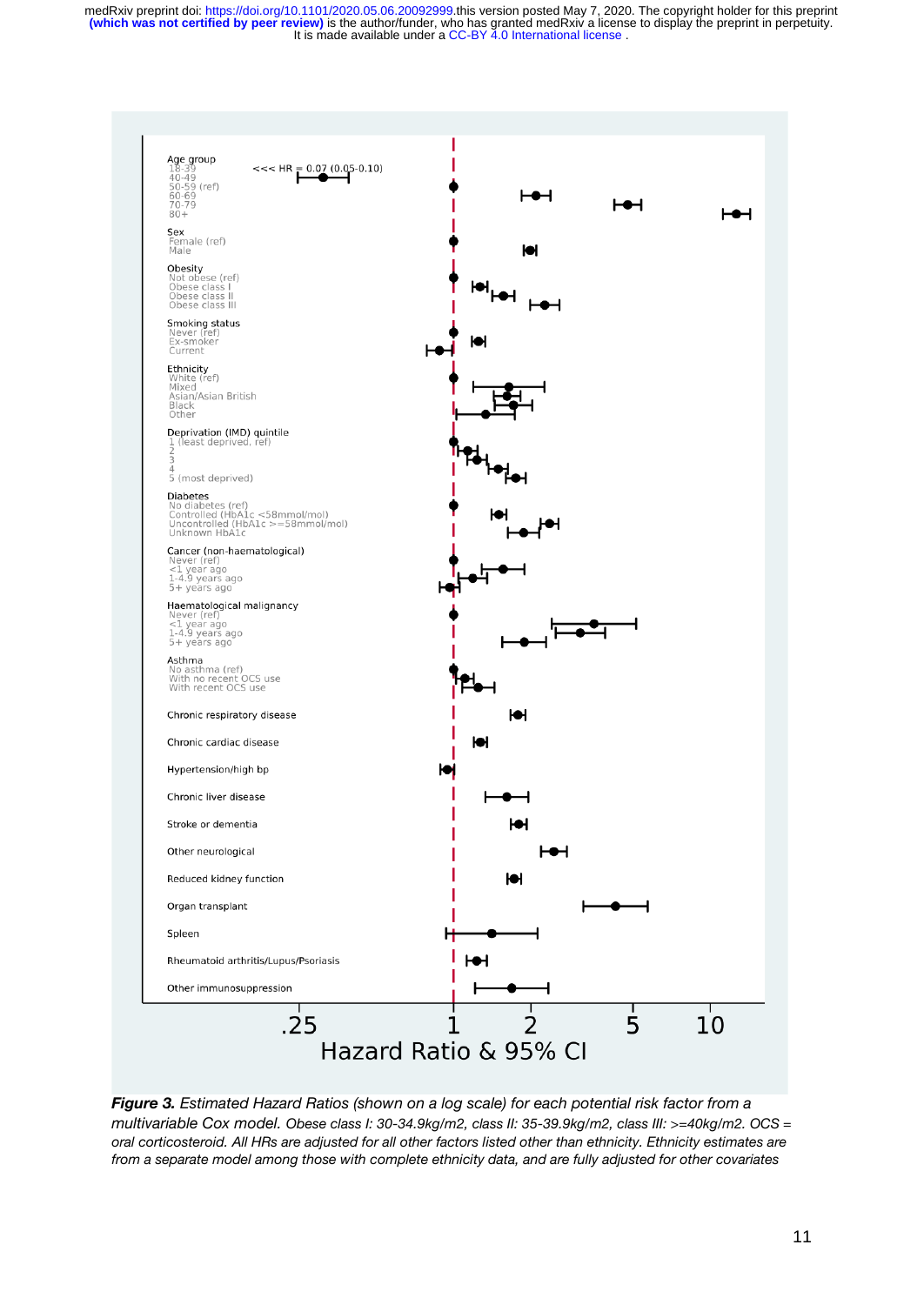It is made available under a [CC-BY 4.0 International license](http://creativecommons.org/licenses/by/4.0/) . **(which was not certified by peer review)** is the author/funder, who has granted medRxiv a license to display the preprint in perpetuity. medRxiv preprint doi: [https://doi.org/10.1101/2020.05.06.20092999.](https://doi.org/10.1101/2020.05.06.20092999)this version posted May 7, 2020. The copyright holder for this preprint

The average C-statistic was 0.78. Sensitivity analyses are shown in Table A1 (appendix). Results were similar when restricted to those with complete BMI and smoking information, and when adjusted for ethnicity, among those with complete data. Violation of proportional hazards was detected in the primary model  $(p<0.001)$ , so a further sensitivity analysis was run with earlier administrative censoring at 6th April 2020, since social distancing measures introduced across the UK in late March 2020 would not have been expected to impact on mortality rates at that time. There was no evidence of non-proportional hazards in this analysis  $(p=0.56)$ . The overall pattern of results was similar to the primary model, though most HRs were somewhat larger in magnitude in the analysis restricted to this earlier period, while the effect of increasing deprivation appeared to be smaller (appendix Table A1).

# **Discussion**

# *Summary*

We have successfully delivered a secure analytics platform operating across almost 24 million patient records for the Covid-19 emergency, and used this to identify, quantify, and further explore a range of risk factors for death in hospital from COVID-19 in the largest cohort study conducted by any country to date. Most comorbidities we studied were associated with increased risk, including cardiovascular disease, diabetes, respiratory disease including asthma, obesity, history of haematological malignancy or recent other cancer, kidney, liver, neurological and autoimmune conditions. People from Asian and black groups had a substantially higher risk of death from COVID-19, only partially attributable to co-morbidity, deprivation or other risk factors. Deprivation is also a major risk factor, which was only partly attributable to co-morbidity or other risk factors.

### *Strengths and weaknesses*

The greatest strengths of this study were speed and size. By building a secure analytics platform across routinely collected live clinical data stored in situ we have been able to produce timely results from the current records of approximately 40% of the English population in response to a global health emergency. This scale allowed us to work with more precision, on rarer exposures, on multiple risk factors, and to detect important signals as early as possible in the course of the pandemic. The scale of our platform will shortly expand further, and we will report updated analyses over time. Another key strength is our use of open methods: we pre-specified our analysis plan and have shared our full analytic code and all code lists for review and re-use. We ascertained patients' demographics, medications and comorbidities from their full pseudonymised longitudinal primary care records, providing substantially more detailed information than is available in hospital records or data recorded at time of admission alone, and on the total population at risk rather than the selected subset presenting for treatment in hospital. Linkage to ONS allowed censoring of data in the control population for patients who had died outside hospital or from other causes. Analyses were stratified by area to account for known geographical differences in incidence of COVID-19.

We also identify important limitations. Using CPNS data alone relies on hospitals completing a new return under emergency conditions; furthermore COVID-19 deaths among people with false-negative tests and those untested may not have been included; we will validate CPNS against ONS data (which has a longer delay to reporting) as more cases arise. This initial analysis was focused on in-hospital death: our findings therefore reflect both an individual's risk of infection, and their risk of dying once infected. We will explore patient trajectories in future research using test results and A&E presentation data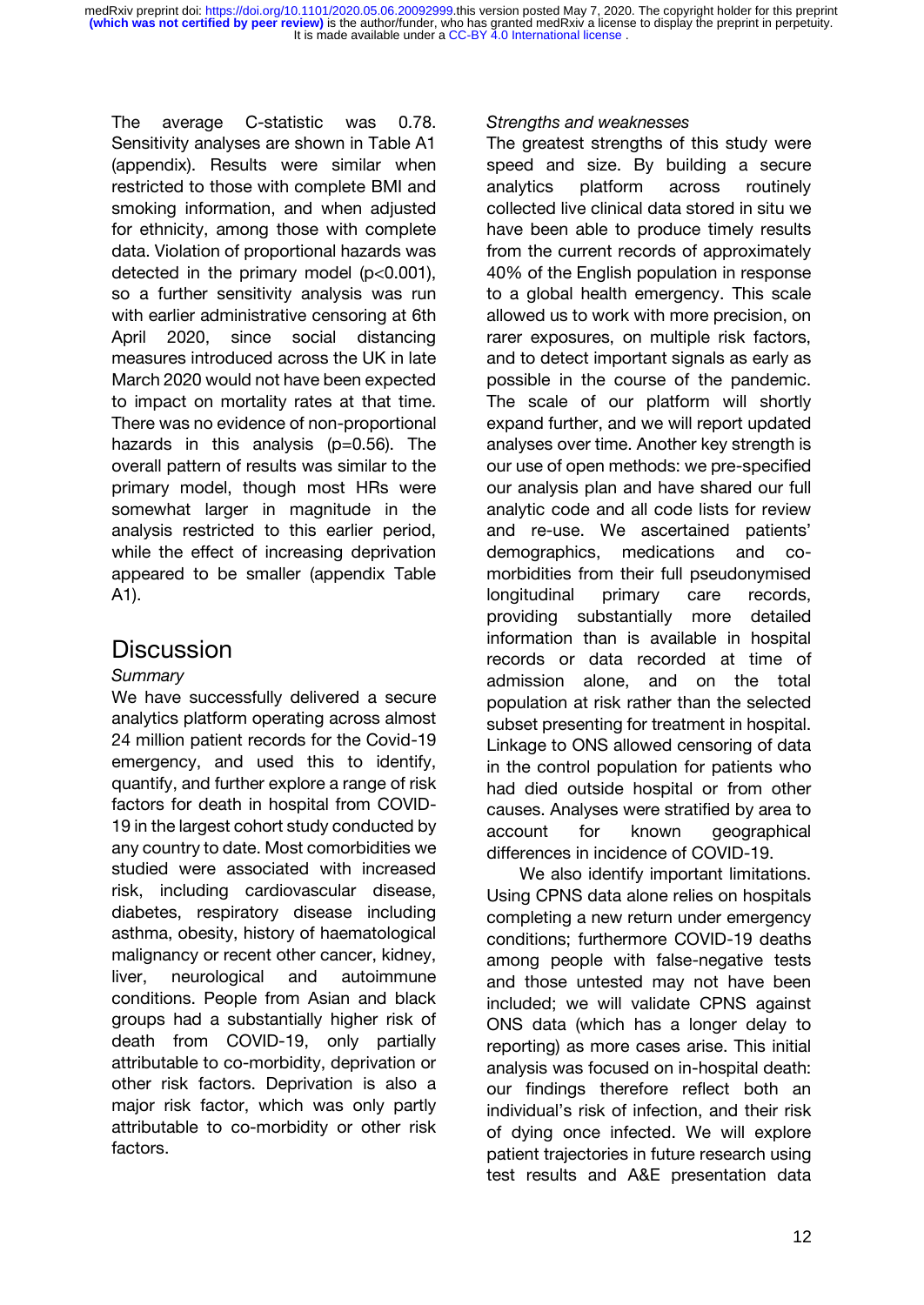which are now being linked on the OpenSAFELY platform.

Censoring patients at date of death from other causes, or outside hospital, was only possible until 16th April 2020, 9 days prior to study end. Rather than ending the study earlier, greatly reducing case numbers, we end at 25 April, acknowledging that censoring would be incomplete for the last 9 days. Consequently a small number of the sickest individuals, who died after being discharged from hospital, will have remained in the "at risk" group over the last few days of study time when they should be censored. This would most likely apply to those with risk factors present, and therefore attenuate HRs, but any impact is likely to be small: a sensitivity analysis with all data censored at 6 April showed minimal differences.

Our analysis to date covers 40% of the population, but may not yet be fully representative as it currently includes only practices using the EHR software SystmOne: there is substantial geographic variation in choice of EHR system and in London, where many earlier COVID-19 cases occurred, only 17% of general practices use SystmOne. Additionally it has been shown that the user interface of electronic health records can affect prescribing of certain medicines $42-44$  $42-44$  so it is possible that coding of conditions may vary between systems; again we will evaluate this further with more data.

Primary care records, though detailed and longitudinal, can be incomplete for data on risk factors and other covariates. In particular, ethnicity was not recorded in approximately 26% of patients included; prior research has shown that when ethnicity is recorded in EHR its distribution is very similar to that in census ethnicity data.[45](https://paperpile.com/c/dFWgNM/hhnB) Obesity and smoking were assumed absent if missing; patients with missing creatinine and blood pressure measurements were included in the categories denoting no evidence of reduced kidney function or high blood pressure respectively. We undertook a number of sensitivity analyses to assess robustness of these approaches, hazard ratios were similar across analyses. Deprivation score may be inaccurate for any patients without an up-to-date address, but this is unlikely to introduce a strong bias in any particular direction.

Deviations from proportional hazards were detected. This could be partly or wholly due to the very large numbers included meaning small deviations are statistically significant, or due to unmeasured covariates. However, it may have been due to rapid changes in social behaviours following government advice on social distancing, shielding, and changes in the pattern and burden of infection across the UK, which may also have affected different patient groups differentially. A sensitivity analysis with early censoring at 6th April 2020 (before social distancing and shielding measures would be likely to affect mortality) showed no evidence of non-proportional hazards (p=0.56) and similar results to the primary model, but with larger hazard ratios for several risk factors. This is consistent with the hypothesis that the most at-risk patients may have been more compliant with social distancing and shielding policies introduced later. In contrast, the effect of increased deprivation appeared to be smaller in the earlier period, suggesting that the risk associated with deprivation may have increased over time. Subsequent analyses will explore different analytical approaches, including fitting interactions with time, and using accelerated failure time models, to further explore changes before and after national initiatives around COVID-19.

# *Findings in Context*

Our findings on age and gender are consistent with patterns observed worldwide in smaller studies on patients infected and/or dying from COVID-19. Compared to white people, people of Asian and Black ethnic origin were found to be at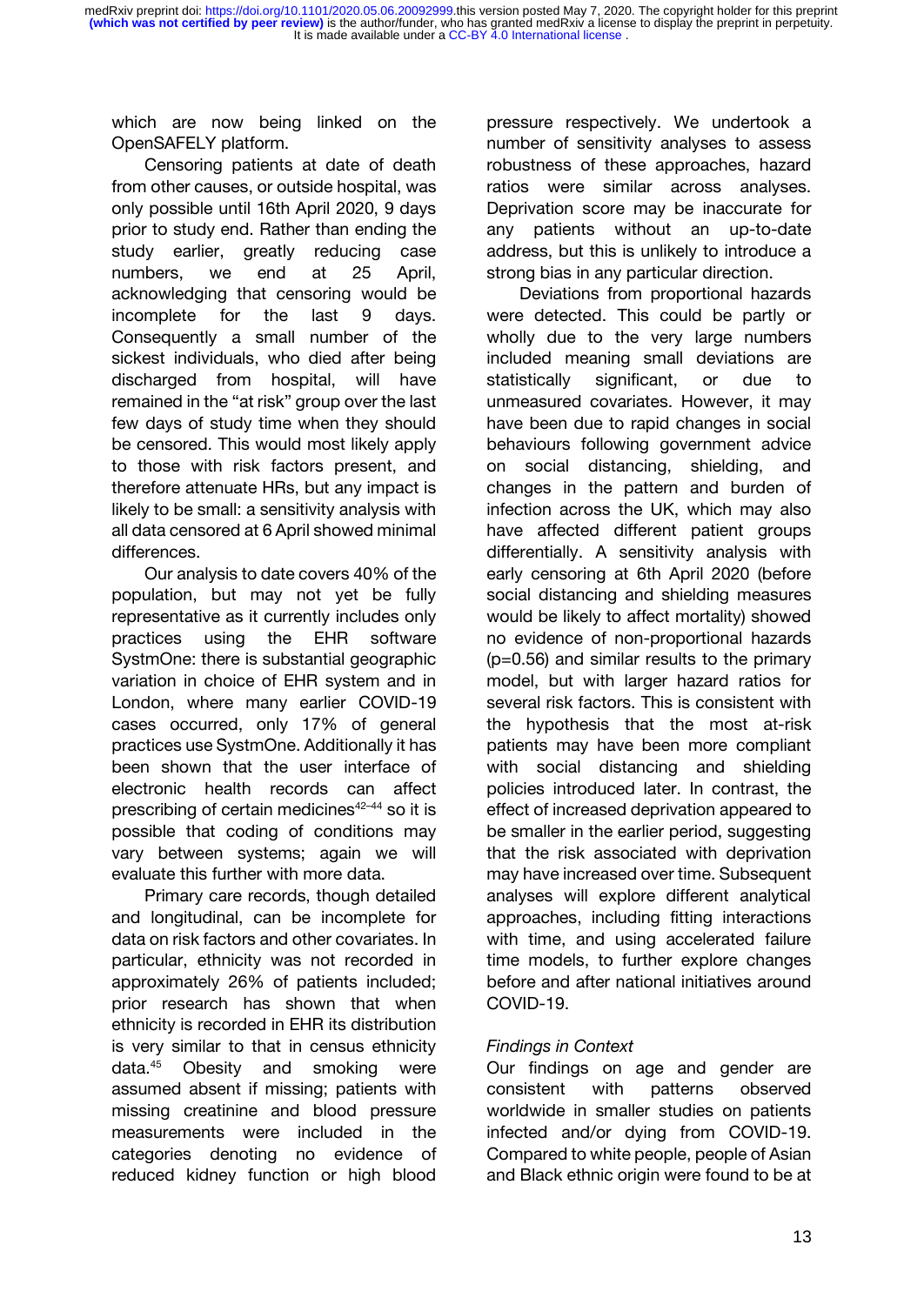a higher risk of death. Non-white ethnicity has previously been found to be associated with increased COVID-19 infection and poor outcomes.<sup>[12,13,46](https://paperpile.com/c/dFWgNM/pQwQ+Wvjw+Xn4C)</sup> Commentators and researchers have reasonably speculated that this might be due to higher prevalence of medical problems such as cardiovascular disease or diabetes among BME people, or higher deprivation. Our findings, based on more detailed data, show that this is only a small part of the excess risk. Other possible explanations for increased risk among BME groups relate to higher infection risk, including over-representation in 'front-line" professions with higher exposure to infection, or higher household density. Addressing these questions will likely entail bespoke data collection on, for example, occupation among cases and controls.

We also found a consistent pattern of increasing risk with greater deprivation, with the most deprived quintile having a HR of 1.75 compared to the least deprived, consistent with recent national statistics.[47](https://paperpile.com/c/dFWgNM/FyDd) Again, contrary to prior speculation, very little of the increased risk associated with deprivation was explained by pre-existing disease or clinical risk factors, suggesting that other social factors increase the risk of COVID-19 infection or death from infection.

We found increased risk for the major included co-morbidities. The ISARIC study describing 16,749 hospitalised UK patients with COVID-19 also indicated increased risk of death among hospitalised patients with cardiac, pulmonary and kidney disease, malignancy and dementia[.](https://paperpile.com/c/dFWgNM/Vj7g)<sup>6</sup> Cardiovascular disease, hypertension, diabetes, respiratory disease, and cancers were all associated with increased risk of death in a large Chinese study describing 44,672 confirmed cases, but which lacked age-correction[.](https://paperpile.com/c/dFWgNM/H2qT)<sup>5</sup>

Of particular note in our results is the association of asthma with higher risk of COVID-19 hospital death, with the HR increasing further for those having a recent oral corticosteroid (indicating greater severity of disease). This contrasts with previous findings: in several countries, asthma and other chronic respiratory diseases are underrepresented in hospitalised patients;<sup>[48](https://paperpile.com/c/dFWgNM/8HuD)</sup> and among the first few hundred cases in UK, a protective association with asthma was observed, although presence of asthma was ascertained differently for cases and controls which could be a source of bias.[36](https://paperpile.com/c/dFWgNM/b7X3) The ISARIC study reported 14% of hospitalised patients having asthma but no increased risk of death.<sup>[6](https://paperpile.com/c/dFWgNM/Vj7g)</sup> However, in both the UK and China, COPD did appear to confer increased risk of death among hospitalised or confirmed cases, respectively.[5,6](https://paperpile.com/c/dFWgNM/H2qT+Vj7g) Our study design combines both risk of infection *and* risk of death once infected; it is also possible that our methodology captured more people with asthma and was better able to delineate more severe asthma than previous studies based on hospital records. We found no association between hypertension and death where hypertension was defined as a recorded diagnosis or high blood pressure at last measurement (HR 0.96, 0.9-1.02). However when separated out in sensitivity analyses diagnosed hypertension was associated with slightly increased risk, whilst a high blood pressure measurement was associated with slightly reduced risk. Hypertension is very strongly associated with age and although we adjusted for this, disentangling the effects of each is difficult.

We showed increasing risk of death with degree of obesity: fully-adjusted HR 1.27 for BMI 30-34.9  $kg/m<sup>2</sup>$ , increasing to 2.27 for BMI  $>=$  40 kg/m<sup>2</sup>. Previous studies have shown increased risk with obesity among hospitalised patients: ISARIC, based on hospital survey data (2,212 deaths), found a HR of 1.37 for death associated with clinician-reported obesity among 16,749 hospitalised patients, after age and sex correction (95% CI 1.16-  $1.63$ <sup>6</sup>; obesity was also reported as a risk factor for treatment escalation in smaller studies in France and New York.<sup>[7,8](https://paperpile.com/c/dFWgNM/SbrJ+tvu2)</sup>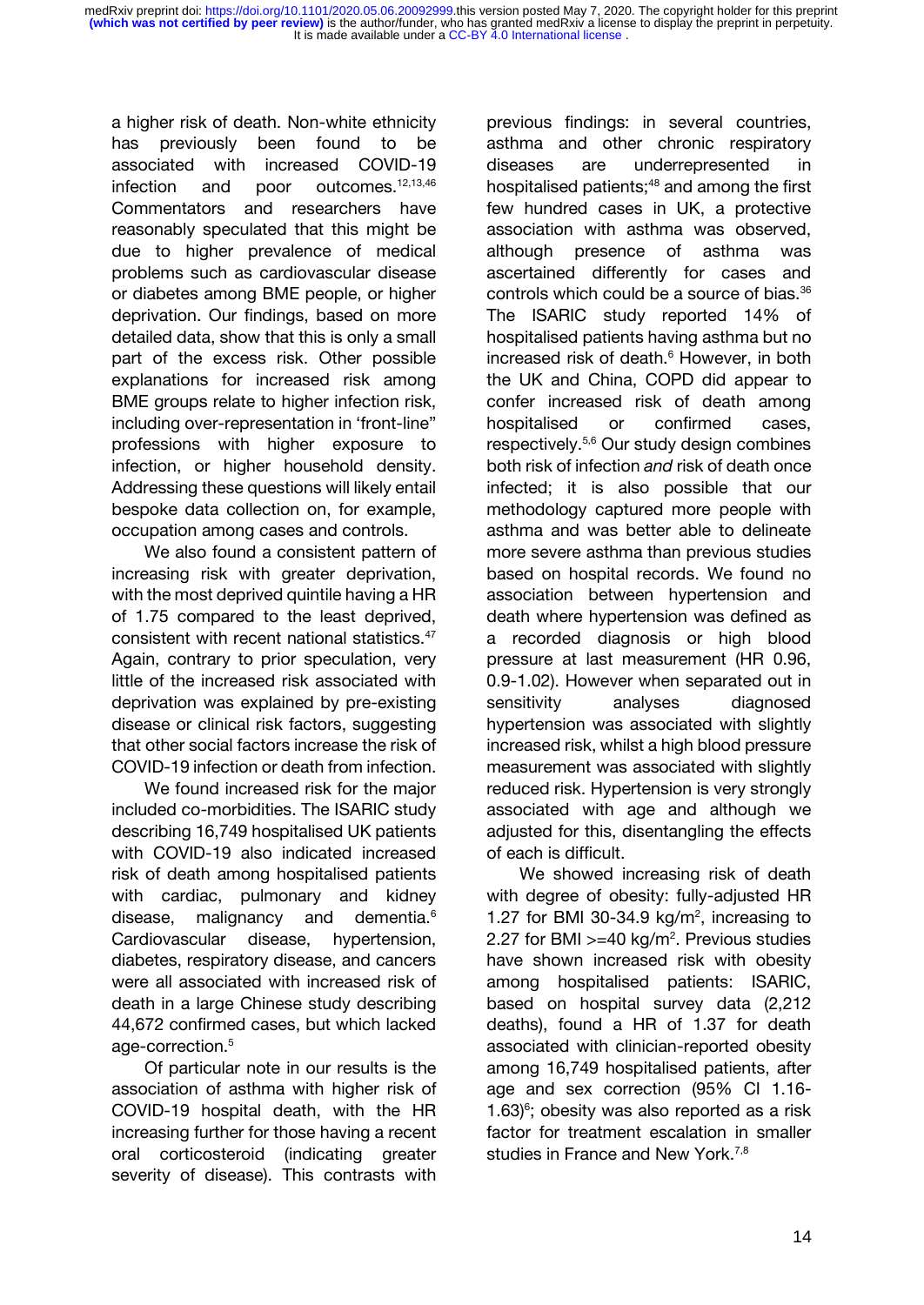We found some evidence of increased risks in former smokers. In current smokers there was a slight protective effect, which was removed when fully adjusted for ethnicity. The risks associated with smoking have been disputed, with increased risks initially reported, but some more recent reports finding that smokers are under-represented in those with more severe disease, and a potential protective mechanism for nicotine has been suggested<sup>[9,49](https://paperpile.com/c/dFWgNM/0Eva+SXHr)</sup>: smoking prevalence was lower than expected among hospitalised patients in China,<sup>[10](https://paperpile.com/c/dFWgNM/Ouzr)</sup> France<sup>[11](https://paperpile.com/c/dFWgNM/YlJK)</sup> and the USA.<sup>[50](https://paperpile.com/c/dFWgNM/zNev)</sup> Even if smoking does have a small protective effects against COVID-19, this would still be massively outweighed by the well-established adverse health effects of smoking.

## *Policy Implications and Interpretation*

The UK has a policy of recommending shielding (i.e. minimising face to face contact) for groups identified as being extremely vulnerable to COVID-19 on the basis of pre-existing medical conditions. We were able to evaluate the association between most of these conditions and death from COVID-19, and confirm that people with these conditions do have substantially increased mortality risk, supporting the shielding strategy. We have demonstrated - for the first time - that only a small part of the substantially increased risks of death from COVID-19 among nonwhite groups and among people living in more deprived areas can be attributed to existing disease. Improved strategies to protect people in these groups from COVID-19 need urgent consideration.

The UK has an unusually large volume of very detailed longitudinal patient data, especially through primary care. We believe the UK has a responsibility to the global community to make good use of this data, securely, and to the highest scientific standards. OpenSAFELY demonstrates the value of this data in practice. We will enhance the OpenSAFELY platform to

further inform the global response to the COVID-19 emergency.

## *Future Research*

The underlying causes of higher risk among those from non-white backgrounds, and deprived areas, require further exploration; we would suggest collecting data on occupational exposure and living conditions as first steps. The statistical power offered by our approach means that associations with less common risk factors can be robustly assessed in more detail, at the earliest possible date, as the pandemic progresses. We will therefore update our findings and address smaller risk groups as new cases arise over time. The open source re-usable codebase on OpenSAFELY supports rapid, secure and collaborative development of new analyses: we are currently conducting expedited studies on the impact of various medical treatments and population interventions on the risk of COVID-19 infection, ITU admission, and death, alongside other observational analyses. OpenSAFELY is rapidly scalable for additional NHS patients' records, with new data sources progressing.

# *Conclusion*

We report early data on risk factors for death from COVID-19 using an unprecedented scale of 17 million patients' detailed primary care records in the context of a global health emergency; we will update our findings as new data arises.

### **Acknowledgements**

We are very grateful for all the support received from the TPP Technical Operations team throughout this work; for generous assistance from the information governance and database teams at NHS England / NHSX; and for additional discussions on disease characterisation, codelists, and methodology with Henry Drysdale, Brian Nicholson, Nick DeVito, Will Hulme, Jess Morley, and Jenni Quint.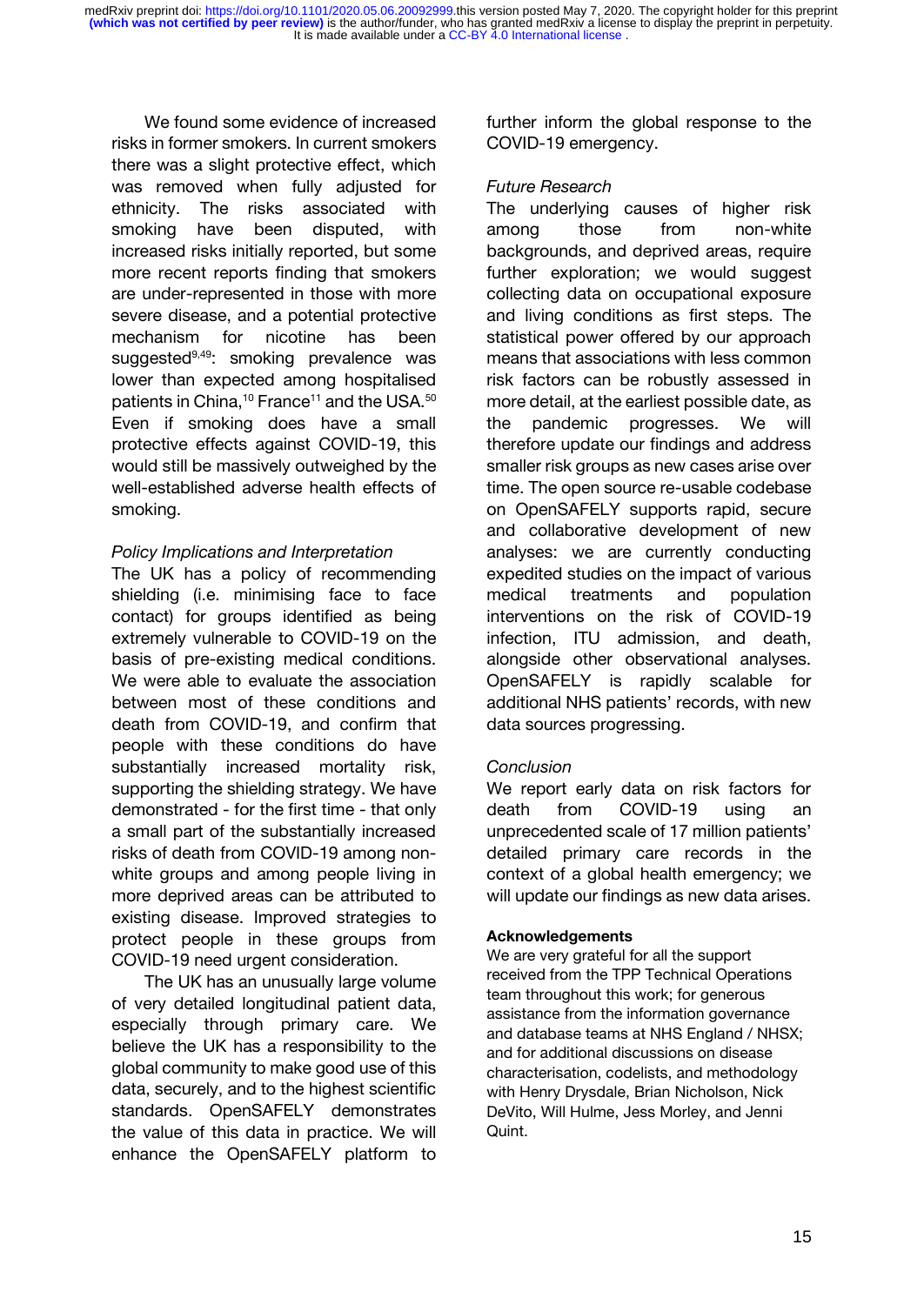#### **Conflicts of Interest**

All authors have completed the ICMJE uniform disclosure form at

www.icmje.org/coi\_disclosure.pdf and declare the following: CB JP FH JC SH are employees of TPP.

#### **Funding**

No dedicated funding has yet been obtained for this work. TPP provided technical expertise and infrastructure within their data centre pro bono in the context of a national emergency. BG's work on better use of data in healthcare more broadly is currently funded in part by: NIHR Oxford Biomedical Research Centre, NIHR Applied Research Collaboration Oxford and Thames Valley, the Mohn-Westlake Foundation, NHS England, and the Health Foundation; all DataLab staff are supported by BG's grants on this work. LS reports grants from Wellcome, MRC, NIHR, UKRI, British Council, GSK, British Heart Foundation, and Diabetes UK outside this work. KB holds a Sir Henry Dale fellowship jointly funded by Wellcome and the Royal Society. HIM is funded by the National Institute for Health Research (NIHR) Health Protection Research Unit in Immunisation, a partnership between Public Health England and LSHTM. AW holds a fellowship from BHF. RM holds a Sir Henry Wellcome fellowship. EW holds grants from MRC. RG holds grants from NIHR and MRC. ID golds grants from NIHR and GSK. RM holds a Sir Henry Wellcome Fellowship funded by the Wellcome Trust. HF holds a UKRI fellowship. The views expressed are those of the authors and not necessarily those of the NIHR, NHS England, Public Health England or the Department of Health and Social Care. Funders had no role in the study design, collection, analysis, and interpretation of data; in the writing of the report; and in the decision to submit the article for publication.

#### **Ethical approval**

This study was approved by the Health Research Authority (REC reference 20/LO/0651) and by the LSHTM Ethics Board (ref 21863). No further ethical or research governance approval was required by the University of Oxford but copies of the approval documents were reviewed and held on record.

#### **Guarantor**

BG/LS.

#### **Contributorship**

BG conceived the platform and the approach; BG and LS led the project overall and are guarantors; SB led the software; EW KB led the statistical analysis; CM AW led on codelists and implementation; AM led on IG; Contributions are as follows: Data curation CB JP JC SH SB DE PI CM; Analysis EW KB AW CM; Funding acquisition BG LS; information governance AM BG CB JP; Methodology EW KB AW BG LS CB JP JC SH SB DE PI CM RP; Disease category conceptualisation and codelists CM AW PI SB DE CB JC JP SH HD HC KB SB AM BM LT ID HM RM HF JQ; Ethics approval HC EW LS BG; Project administration CM HC CB SB AM LS BG; Resources BG LS FH; Software SB DE PI AW CM CB FH JC SH; Supervision BG LS SB; Writing (original draft) HC EW KB BM CM AM BG LS; Writing (review & editing) CB CM HC EW KB SB AM BM LT ID HM RM AW SE. All authors were involved in design and conceptual development and reviewed and approved the final manuscript.

# **References**

1. WHO. WHO Director-[General's opening remarks](http://paperpile.com/b/BEe3ru/h8nik)  [at the media briefing on COVID-19 -](http://paperpile.com/b/BEe3ru/h8nik) 11 March [2020.](http://paperpile.com/b/BEe3ru/h8nik) 

[https://web.archive.org/web/20200502133342/h](https://web.archive.org/web/20200502133342/https:/www.who.int/dg/speeches/detail/who-director-general-s-opening-remarks-at-the-media-briefing-on-covid-19---11-march-2020) [ttps://www.who.int/dg/speeches/detail/who](https://web.archive.org/web/20200502133342/https:/www.who.int/dg/speeches/detail/who-director-general-s-opening-remarks-at-the-media-briefing-on-covid-19---11-march-2020)[director-general-s-opening-remarks-at-the](https://web.archive.org/web/20200502133342/https:/www.who.int/dg/speeches/detail/who-director-general-s-opening-remarks-at-the-media-briefing-on-covid-19---11-march-2020)[media-briefing-on-covid-19---11-march-2020](https://web.archive.org/web/20200502133342/https:/www.who.int/dg/speeches/detail/who-director-general-s-opening-remarks-at-the-media-briefing-on-covid-19---11-march-2020) [\(2020\).](http://paperpile.com/b/BEe3ru/h8nik)

- 2. [WHO. Coronavirus disease 2019 \(COVID-19\)](http://paperpile.com/b/BEe3ru/Mvltm)  [Situation Report](http://paperpile.com/b/BEe3ru/Mvltm) – 101. [https://web.archive.org/web/20200502142805/h](https://web.archive.org/web/20200502142805/https:/www.who.int/docs/default-source/coronaviruse/situation-reports/20200430-sitrep-101-covid-19.pdf) [ttps://www.who.int/docs/default](https://web.archive.org/web/20200502142805/https:/www.who.int/docs/default-source/coronaviruse/situation-reports/20200430-sitrep-101-covid-19.pdf)[source/coronaviruse/situation](https://web.archive.org/web/20200502142805/https:/www.who.int/docs/default-source/coronaviruse/situation-reports/20200430-sitrep-101-covid-19.pdf)[reports/20200430-sitrep-101-covid-19.pdf](https://web.archive.org/web/20200502142805/https:/www.who.int/docs/default-source/coronaviruse/situation-reports/20200430-sitrep-101-covid-19.pdf) [\(2020\).](http://paperpile.com/b/BEe3ru/Mvltm)
- 3. [UK Government. Number of coronavirus](http://paperpile.com/b/BEe3ru/K3kVD)  [\(COVID-19\) cases and risk in the UK.](http://paperpile.com/b/BEe3ru/K3kVD)  [https://web.archive.org/web/20200501084711/h](https://web.archive.org/web/20200501084711/https:/www.gov.uk/guidance/coronavirus-covid-19-information-for-the-public) [ttps://www.gov.uk/guidance/coronavirus-covid-](https://web.archive.org/web/20200501084711/https:/www.gov.uk/guidance/coronavirus-covid-19-information-for-the-public)[19-information-for-the-public](https://web.archive.org/web/20200501084711/https:/www.gov.uk/guidance/coronavirus-covid-19-information-for-the-public) [\(2020\).](http://paperpile.com/b/BEe3ru/K3kVD)
- 4. [NHS England. COVID-19 Daily Deaths.](http://paperpile.com/b/BEe3ru/N5Bbb)  [https://web.archive.org/web/20200501094237/h](https://web.archive.org/web/20200501094237/https:/www.england.nhs.uk/statistics/statistical-work-areas/covid-19-daily-deaths/) [ttps://www.england.nhs.uk/statistics/statistical](https://web.archive.org/web/20200501094237/https:/www.england.nhs.uk/statistics/statistical-work-areas/covid-19-daily-deaths/)[work-areas/covid-19-daily-deaths/](https://web.archive.org/web/20200501094237/https:/www.england.nhs.uk/statistics/statistical-work-areas/covid-19-daily-deaths/) [\(2020\).](http://paperpile.com/b/BEe3ru/N5Bbb)
- 5. [Deng, G., Yin, M., Chen, X. & Zeng, F. Clinical](http://paperpile.com/b/BEe3ru/r0bo3)  [determinants for fatality of 44,672 patients with](http://paperpile.com/b/BEe3ru/r0bo3)  [COVID-19.](http://paperpile.com/b/BEe3ru/r0bo3) *[Crit. Care](http://paperpile.com/b/BEe3ru/r0bo3)* **[24](http://paperpile.com/b/BEe3ru/r0bo3)**[, \(2020\).](http://paperpile.com/b/BEe3ru/r0bo3)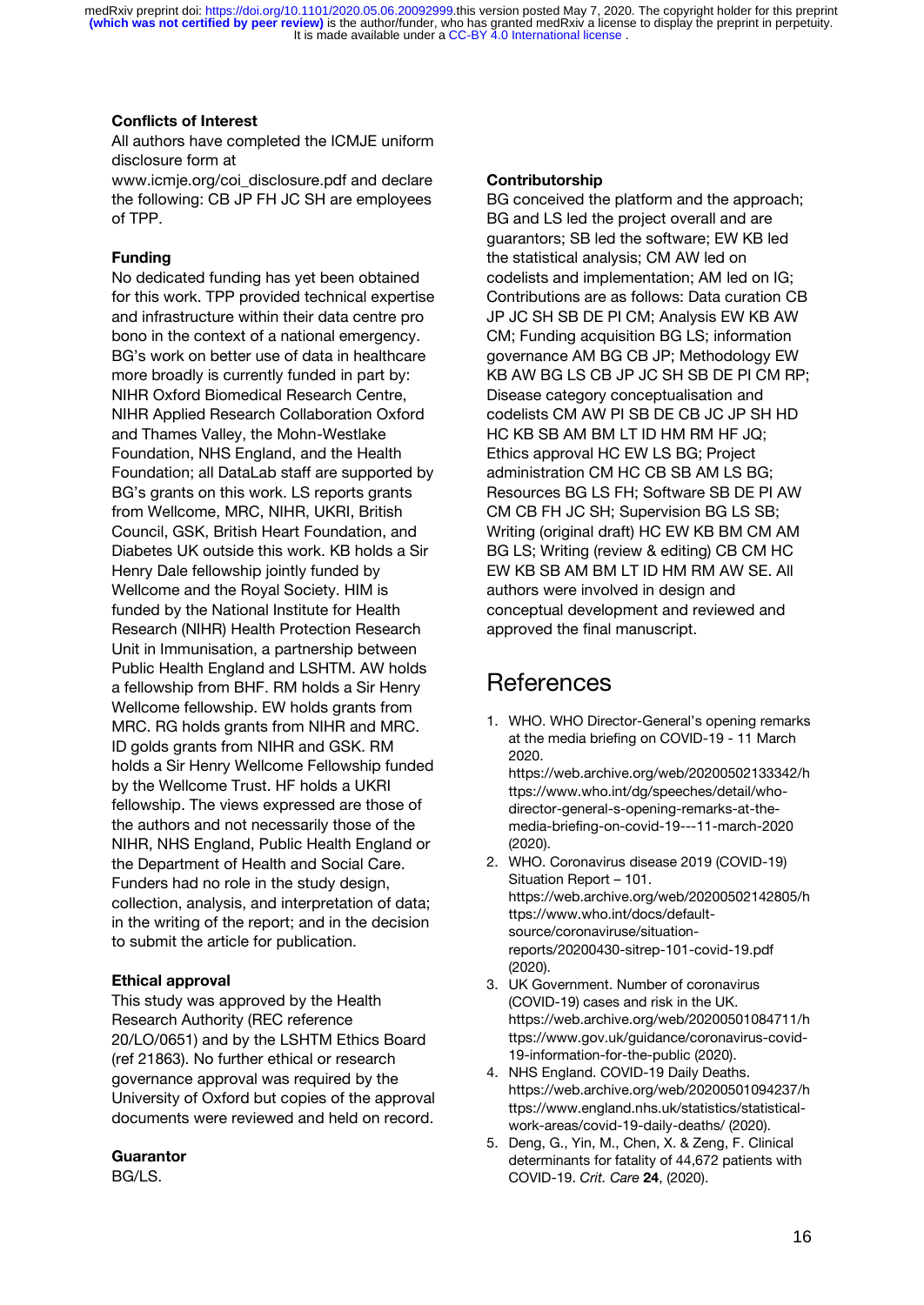- 6. [Docherty, A. B.](http://paperpile.com/b/BEe3ru/52FPL) *[et al.](http://paperpile.com/b/BEe3ru/52FPL)* [Features of 16,749](http://paperpile.com/b/BEe3ru/52FPL)  [hospitalised UK patients with COVID-19 using](http://paperpile.com/b/BEe3ru/52FPL)  [the ISARIC WHO Clinical Characterisation](http://paperpile.com/b/BEe3ru/52FPL)  [Protocol.](http://paperpile.com/b/BEe3ru/52FPL) *[medRxiv](http://paperpile.com/b/BEe3ru/52FPL)* [\(2020\)](http://paperpile.com/b/BEe3ru/52FPL)  [doi:](http://paperpile.com/b/BEe3ru/52FPL)[10.1101/2020.04.23.20076042](http://dx.doi.org/10.1101/2020.04.23.20076042)[.](http://paperpile.com/b/BEe3ru/52FPL)
- 7. [Simonnet, A.](http://paperpile.com/b/BEe3ru/WMx9l) *[et al.](http://paperpile.com/b/BEe3ru/WMx9l)* [High prevalence of obesity in](http://paperpile.com/b/BEe3ru/WMx9l)  [severe acute respiratory syndrome coronavirus-](http://paperpile.com/b/BEe3ru/WMx9l)[2 \(SARS-CoV-2\) requiring invasive mechanical](http://paperpile.com/b/BEe3ru/WMx9l)  [ventilation.](http://paperpile.com/b/BEe3ru/WMx9l) *[Obesity](http://paperpile.com/b/BEe3ru/WMx9l)* [\(2020\)](http://paperpile.com/b/BEe3ru/WMx9l)  [doi:](http://paperpile.com/b/BEe3ru/WMx9l)[10.1002/oby.22831](http://dx.doi.org/10.1002/oby.22831)[.](http://paperpile.com/b/BEe3ru/WMx9l)
- 8. [Lighter, J.](http://paperpile.com/b/BEe3ru/wcpKb) *[et al.](http://paperpile.com/b/BEe3ru/wcpKb)* [Obesity in patients younger than](http://paperpile.com/b/BEe3ru/wcpKb)  [60 years is a risk factor for Covid-19 hospital](http://paperpile.com/b/BEe3ru/wcpKb)  [admission.](http://paperpile.com/b/BEe3ru/wcpKb) *[Clin. Infect. Dis.](http://paperpile.com/b/BEe3ru/wcpKb)* [\(2020\)](http://paperpile.com/b/BEe3ru/wcpKb)  [doi:](http://paperpile.com/b/BEe3ru/wcpKb)[10.1093/cid/ciaa415](http://dx.doi.org/10.1093/cid/ciaa415)[.](http://paperpile.com/b/BEe3ru/wcpKb)
- 9. [Simons, D., Shahab, L., Brown, J. & Perski, O.](http://paperpile.com/b/BEe3ru/ZyXSD)  [The association of smoking status with SARS-](http://paperpile.com/b/BEe3ru/ZyXSD)[CoV-2 infection, hospitalisation and mortality](http://paperpile.com/b/BEe3ru/ZyXSD)  [from COVID-19: A living rapid evidence review.](http://paperpile.com/b/BEe3ru/ZyXSD)  *[Qeios](http://paperpile.com/b/BEe3ru/ZyXSD)* [\(2020\) doi:](http://paperpile.com/b/BEe3ru/ZyXSD)[10.32388/UJR2AW.2](http://dx.doi.org/10.32388/UJR2AW.2)[.](http://paperpile.com/b/BEe3ru/ZyXSD)
- 10. [Guan, W.-J.](http://paperpile.com/b/BEe3ru/YUaPr) *[et al.](http://paperpile.com/b/BEe3ru/YUaPr)* [Clinical Characteristics of](http://paperpile.com/b/BEe3ru/YUaPr)  [Coronavirus Disease 2019 in China.](http://paperpile.com/b/BEe3ru/YUaPr) *[N. Engl. J.](http://paperpile.com/b/BEe3ru/YUaPr)  [Med.](http://paperpile.com/b/BEe3ru/YUaPr)* [\(2020\) doi:](http://paperpile.com/b/BEe3ru/YUaPr)[10.1056/NEJMoa2002032.](http://dx.doi.org/10.1056/NEJMoa2002032)
- 11. [Miyara, M.](http://paperpile.com/b/BEe3ru/p82Yq) *[et al.](http://paperpile.com/b/BEe3ru/p82Yq)* [Low incidence of daily active](http://paperpile.com/b/BEe3ru/p82Yq)  [tobacco smoking in patients with symptomatic](http://paperpile.com/b/BEe3ru/p82Yq)  [COVID-19.](http://paperpile.com/b/BEe3ru/p82Yq) *[Qeios](http://paperpile.com/b/BEe3ru/p82Yq)* [\(2020\)](http://paperpile.com/b/BEe3ru/p82Yq)  [doi:](http://paperpile.com/b/BEe3ru/p82Yq)[10.32388/WPP19W.3](http://dx.doi.org/10.32388/WPP19W.3)[.](http://paperpile.com/b/BEe3ru/p82Yq)
- 12. [Khunti, K., Singh, A. K., Pareek, M. & Hanif, W.](http://paperpile.com/b/BEe3ru/VYTMu)  [Is ethnicity linked to incidence or outcomes of](http://paperpile.com/b/BEe3ru/VYTMu)  [covid-19?](http://paperpile.com/b/BEe3ru/VYTMu) *[BMJ](http://paperpile.com/b/BEe3ru/VYTMu)* **[369](http://paperpile.com/b/BEe3ru/VYTMu)**[, m1548 \(2020\).](http://paperpile.com/b/BEe3ru/VYTMu)
- 13. [The Institute for Fiscal Studies. Are some ethnic](http://paperpile.com/b/BEe3ru/45uoV)  [groups more vulnerable to COVID-19 than](http://paperpile.com/b/BEe3ru/45uoV)  [others?](http://paperpile.com/b/BEe3ru/45uoV)  [https://web.archive.org/web/20200502130148/h](https://web.archive.org/web/20200502130148/https:/www.ifs.org.uk/inequality/chapter/are-some-ethnic-groups-more-vulnerable-to-covid-19-than-others/)

[ttps://www.ifs.org.uk/inequality/chapter/are](https://web.archive.org/web/20200502130148/https:/www.ifs.org.uk/inequality/chapter/are-some-ethnic-groups-more-vulnerable-to-covid-19-than-others/)[some-ethnic-groups-more-vulnerable-to-covid-](https://web.archive.org/web/20200502130148/https:/www.ifs.org.uk/inequality/chapter/are-some-ethnic-groups-more-vulnerable-to-covid-19-than-others/)[19-than-others/](https://web.archive.org/web/20200502130148/https:/www.ifs.org.uk/inequality/chapter/are-some-ethnic-groups-more-vulnerable-to-covid-19-than-others/) [\(2020\).](http://paperpile.com/b/BEe3ru/45uoV)

- 14. [Coronavirus \(COVID-19\) cases in the UK.](http://paperpile.com/b/BEe3ru/8prFT)  [https://web.archive.org/web/20200502045059/h](https://web.archive.org/web/20200502045059/https:/coronavirus.data.gov.uk/) [ttps://coronavirus.data.gov.uk/](https://web.archive.org/web/20200502045059/https:/coronavirus.data.gov.uk/) [\(2020\).](http://paperpile.com/b/BEe3ru/8prFT)
- 15. [Arden and GEM CSU. Supporting providers to](http://paperpile.com/b/BEe3ru/Nlg52)  [record covid-19 patient notifications.](http://paperpile.com/b/BEe3ru/Nlg52)  [https://web.archive.org/web/20200502142013/h](https://web.archive.org/web/20200502142013/https:/www.ardengemcsu.nhs.uk/showcase/news-events/news-events/supporting-providers-to-record-covid-19-patient-notifications/) [ttps://www.ardengemcsu.nhs.uk/showcase/new](https://web.archive.org/web/20200502142013/https:/www.ardengemcsu.nhs.uk/showcase/news-events/news-events/supporting-providers-to-record-covid-19-patient-notifications/) [s-events/news-events/supporting-providers-to](https://web.archive.org/web/20200502142013/https:/www.ardengemcsu.nhs.uk/showcase/news-events/news-events/supporting-providers-to-record-covid-19-patient-notifications/)[record-covid-19-patient-notifications/](https://web.archive.org/web/20200502142013/https:/www.ardengemcsu.nhs.uk/showcase/news-events/news-events/supporting-providers-to-record-covid-19-patient-notifications/) [\(2020\).](http://paperpile.com/b/BEe3ru/Nlg52)
- 16. [Public Health England. Technical Summary:](http://paperpile.com/b/BEe3ru/UNSoV)  [Public Health England Data Series on Deaths in](http://paperpile.com/b/BEe3ru/UNSoV)  [People with COVID-19.](http://paperpile.com/b/BEe3ru/UNSoV)  [https://web.archive.org/web/20200502135209//](https://web.archive.org/web/20200502135209/assets.publishing.service.gov.uk/government/uploads/system/uploads/attachment_data/file/882565/Technical_Summary_PHE_Data_Series_COVID-19_Deaths_20200429.pdf) [/assets.publishing.service.gov.uk/government/u](https://web.archive.org/web/20200502135209/assets.publishing.service.gov.uk/government/uploads/system/uploads/attachment_data/file/882565/Technical_Summary_PHE_Data_Series_COVID-19_Deaths_20200429.pdf) [ploads/system/uploads/attachment\\_data/file/88](https://web.archive.org/web/20200502135209/assets.publishing.service.gov.uk/government/uploads/system/uploads/attachment_data/file/882565/Technical_Summary_PHE_Data_Series_COVID-19_Deaths_20200429.pdf) [2565/Technical\\_Summary\\_PHE\\_Data\\_Series\\_C](https://web.archive.org/web/20200502135209/assets.publishing.service.gov.uk/government/uploads/system/uploads/attachment_data/file/882565/Technical_Summary_PHE_Data_Series_COVID-19_Deaths_20200429.pdf) [OVID-19\\_Deaths\\_20200429.pdf](https://web.archive.org/web/20200502135209/assets.publishing.service.gov.uk/government/uploads/system/uploads/attachment_data/file/882565/Technical_Summary_PHE_Data_Series_COVID-19_Deaths_20200429.pdf) [\(2020\).](http://paperpile.com/b/BEe3ru/UNSoV)
- 17. [Clegg,](http://paperpile.com/b/BEe3ru/S8eNF) A. *[et al.](http://paperpile.com/b/BEe3ru/S8eNF)* [Development and validation of](http://paperpile.com/b/BEe3ru/S8eNF)  [an electronic frailty index using routine primary](http://paperpile.com/b/BEe3ru/S8eNF)  [care electronic health record data.](http://paperpile.com/b/BEe3ru/S8eNF) *[Age Ageing](http://paperpile.com/b/BEe3ru/S8eNF)* **[45](http://paperpile.com/b/BEe3ru/S8eNF)**, 353–[360 \(2016\).](http://paperpile.com/b/BEe3ru/S8eNF)
- 18. [Harcourt, S.](http://paperpile.com/b/BEe3ru/9srGc) *[et al.](http://paperpile.com/b/BEe3ru/9srGc)* [Estimating primary care](http://paperpile.com/b/BEe3ru/9srGc)  [attendance rates for fever in infants after](http://paperpile.com/b/BEe3ru/9srGc)  [meningococcal B vaccination in England using](http://paperpile.com/b/BEe3ru/9srGc)  national [syndromic surveillance data.](http://paperpile.com/b/BEe3ru/9srGc) *[Vaccine](http://paperpile.com/b/BEe3ru/9srGc)*

**[36](http://paperpile.com/b/BEe3ru/9srGc)**, 565–[571 \(2018\).](http://paperpile.com/b/BEe3ru/9srGc)

- 19. [Lewis, J. D., Bilker, W. B., Weinstein, R. B. &](http://paperpile.com/b/BEe3ru/6z9Fm)  [Strom, B. L. The relationship between time](http://paperpile.com/b/BEe3ru/6z9Fm)  [since registration and measured incidence rates](http://paperpile.com/b/BEe3ru/6z9Fm)  [in the General Practice Research Database.](http://paperpile.com/b/BEe3ru/6z9Fm)  *[Pharmacoepidemiol. Drug Saf.](http://paperpile.com/b/BEe3ru/6z9Fm)* **[14](http://paperpile.com/b/BEe3ru/6z9Fm)**[, 443](http://paperpile.com/b/BEe3ru/6z9Fm)–451 [\(2005\).](http://paperpile.com/b/BEe3ru/6z9Fm)
- 20. [Public Health England. Guidance on social](http://paperpile.com/b/BEe3ru/jNcnM)  [distancing for everyone in the UK.](http://paperpile.com/b/BEe3ru/jNcnM) *[GOV.UK](http://paperpile.com/b/BEe3ru/jNcnM)* [https://web.archive.org/web/20200429043059/h](https://web.archive.org/web/20200429043059/https:/www.gov.uk/government/publications/covid-19-guidance-on-social-distancing-and-for-vulnerable-people/guidance-on-social-distancing-for-everyone-in-the-uk-and-protecting-older-people-and-vulnerable-adults) [ttps://www.gov.uk/government/publications/cov](https://web.archive.org/web/20200429043059/https:/www.gov.uk/government/publications/covid-19-guidance-on-social-distancing-and-for-vulnerable-people/guidance-on-social-distancing-for-everyone-in-the-uk-and-protecting-older-people-and-vulnerable-adults) [id-19-guidance-on-social-distancing-and-for](https://web.archive.org/web/20200429043059/https:/www.gov.uk/government/publications/covid-19-guidance-on-social-distancing-and-for-vulnerable-people/guidance-on-social-distancing-for-everyone-in-the-uk-and-protecting-older-people-and-vulnerable-adults)[vulnerable-people/guidance-on-social](https://web.archive.org/web/20200429043059/https:/www.gov.uk/government/publications/covid-19-guidance-on-social-distancing-and-for-vulnerable-people/guidance-on-social-distancing-for-everyone-in-the-uk-and-protecting-older-people-and-vulnerable-adults)[distancing-for-everyone-in-the-uk-and](https://web.archive.org/web/20200429043059/https:/www.gov.uk/government/publications/covid-19-guidance-on-social-distancing-and-for-vulnerable-people/guidance-on-social-distancing-for-everyone-in-the-uk-and-protecting-older-people-and-vulnerable-adults)[protecting-older-people-and-vulnerable-adults](https://web.archive.org/web/20200429043059/https:/www.gov.uk/government/publications/covid-19-guidance-on-social-distancing-and-for-vulnerable-people/guidance-on-social-distancing-for-everyone-in-the-uk-and-protecting-older-people-and-vulnerable-adults) [\(2020\).](http://paperpile.com/b/BEe3ru/jNcnM)
- 21. [Public Health England. UK immunisation](http://paperpile.com/b/BEe3ru/PUCpa)  [schedule: the green book, chapter 11.](http://paperpile.com/b/BEe3ru/PUCpa) *[GOV.UK](http://paperpile.com/b/BEe3ru/PUCpa)* [https://www.gov.uk/government/publications/im](https://www.gov.uk/government/publications/immunisation-schedule-the-green-book-chapter-11) [munisation-schedule-the-green-book-chapter-](https://www.gov.uk/government/publications/immunisation-schedule-the-green-book-chapter-11)[11](https://www.gov.uk/government/publications/immunisation-schedule-the-green-book-chapter-11) [\(2013\).](http://paperpile.com/b/BEe3ru/PUCpa)
- 22. [Levey, A. S.](http://paperpile.com/b/BEe3ru/e1a95) *[et al.](http://paperpile.com/b/BEe3ru/e1a95)* [A New Equation to Estimate](http://paperpile.com/b/BEe3ru/e1a95)  [Glomerular Filtration Rate.](http://paperpile.com/b/BEe3ru/e1a95) *[Ann. Intern. Med.](http://paperpile.com/b/BEe3ru/e1a95)* **[150](http://paperpile.com/b/BEe3ru/e1a95)**[, 604 \(2009\).](http://paperpile.com/b/BEe3ru/e1a95)
- 23. [MacKenna, B. What is the dm+d? The NHS](http://paperpile.com/b/BEe3ru/zGUvr)  [Dictionary of Medicines and Devices.](http://paperpile.com/b/BEe3ru/zGUvr) *[EBM](http://paperpile.com/b/BEe3ru/zGUvr)  [DataLab](http://paperpile.com/b/BEe3ru/zGUvr)* [https://web.archive.org/web/20200502143707/h](https://web.archive.org/web/20200502143707/https:/ebmdatalab.net/what-is-the-dmd-the-nhs-dictionary-of-medicines-and-devices/) [ttps://ebmdatalab.net/what-is-the-dmd-the](https://web.archive.org/web/20200502143707/https:/ebmdatalab.net/what-is-the-dmd-the-nhs-dictionary-of-medicines-and-devices/)[nhs-dictionary-of-medicines-and-devices/](https://web.archive.org/web/20200502143707/https:/ebmdatalab.net/what-is-the-dmd-the-nhs-dictionary-of-medicines-and-devices/) [\(2019\).](http://paperpile.com/b/BEe3ru/zGUvr)
- 24. [Nissen, F.](http://paperpile.com/b/BEe3ru/zmblI) *[et al.](http://paperpile.com/b/BEe3ru/zmblI)* [Validation of asthma recording](http://paperpile.com/b/BEe3ru/zmblI)  [in the Clinical Practice Research Datalink](http://paperpile.com/b/BEe3ru/zmblI)  [\(CPRD\).](http://paperpile.com/b/BEe3ru/zmblI) *[BMJ Open](http://paperpile.com/b/BEe3ru/zmblI)* **[7](http://paperpile.com/b/BEe3ru/zmblI)**[, e017474 \(2017\).](http://paperpile.com/b/BEe3ru/zmblI)
- 25. [Morton, C. & Douglas, I.](http://paperpile.com/b/BEe3ru/vgwrV) OpenSAFELY [Codelists: Asthma Diagnosis.](http://paperpile.com/b/BEe3ru/vgwrV)  [https://codelists.opensafely.org/codelist/opensa](https://codelists.opensafely.org/codelist/opensafely/asthma-diagnosis/) [fely/asthma-diagnosis/](https://codelists.opensafely.org/codelist/opensafely/asthma-diagnosis/)[.](http://paperpile.com/b/BEe3ru/vgwrV)
- 26. [MacKenna, B. & Douglas, I. OpenSAFELY](http://paperpile.com/b/BEe3ru/Wx13z)  [Codelists: Asthma Oral Prednisolone](http://paperpile.com/b/BEe3ru/Wx13z)  [Medication.](http://paperpile.com/b/BEe3ru/Wx13z) *[OpenSAFELY Codelists](http://paperpile.com/b/BEe3ru/Wx13z)* [https://codelists.opensafely.org/codelist/opensa](https://codelists.opensafely.org/codelist/opensafely/asthma-oral-prednisolone-medication/) [fely/asthma-oral-prednisolone-medication/](https://codelists.opensafely.org/codelist/opensafely/asthma-oral-prednisolone-medication/)[.](http://paperpile.com/b/BEe3ru/Wx13z)
- 27. [Grint, D. J.](http://paperpile.com/b/BEe3ru/dZDsh) *[et al.](http://paperpile.com/b/BEe3ru/dZDsh)* [Safety of inadvertent](http://paperpile.com/b/BEe3ru/dZDsh)  [administration of live zoster vaccine to](http://paperpile.com/b/BEe3ru/dZDsh)  [immunosuppressed individuals in a UK-based](http://paperpile.com/b/BEe3ru/dZDsh)  [observational cohort analysis.](http://paperpile.com/b/BEe3ru/dZDsh) *[BMJ Open](http://paperpile.com/b/BEe3ru/dZDsh)* **[10](http://paperpile.com/b/BEe3ru/dZDsh)**[,](http://paperpile.com/b/BEe3ru/dZDsh)  [e034886 \(2020\).](http://paperpile.com/b/BEe3ru/dZDsh)
- 28. [McDonald, H. & Smeeth, L. OpenSAFELY](http://paperpile.com/b/BEe3ru/kBzMI)  [Codelists: Permanent Immunosuppresion.](http://paperpile.com/b/BEe3ru/kBzMI)  *[OpenSAFELY Codelists](http://paperpile.com/b/BEe3ru/kBzMI)* [https://codelists.opensafely.org/codelist/opensa](https://codelists.opensafely.org/codelist/opensafely/permanent-immunosuppresion/) [fely/permanent-immunosuppresion/](https://codelists.opensafely.org/codelist/opensafely/permanent-immunosuppresion/)[.](http://paperpile.com/b/BEe3ru/kBzMI)
- 29. [Smeeth, L. & McDonald,](http://paperpile.com/b/BEe3ru/fyMxe) H. OpenSAFELY [Codelists: Temporary Immunosuppresion.](http://paperpile.com/b/BEe3ru/fyMxe)  *[OpenSAFELY Codelists](http://paperpile.com/b/BEe3ru/fyMxe)* [https://codelists.opensafely.org/codelist/opensa](https://codelists.opensafely.org/codelist/opensafely/temporary-immunosuppresion/) [fely/temporary-immunosuppresion/](https://codelists.opensafely.org/codelist/opensafely/temporary-immunosuppresion/)[.](http://paperpile.com/b/BEe3ru/fyMxe)
- 30. [Wong, A., Schmidt, S. A. J. & Langan, S. Clinical](http://paperpile.com/b/BEe3ru/Eem2Z)  [Code List-Psoriasis-Read Codes. \(2019\).](http://paperpile.com/b/BEe3ru/Eem2Z)
- 31. [Forbes, H.](http://paperpile.com/b/BEe3ru/L2Rjb) *[et al.](http://paperpile.com/b/BEe3ru/L2Rjb)* [Clinical code list -](http://paperpile.com/b/BEe3ru/L2Rjb) SLE codes.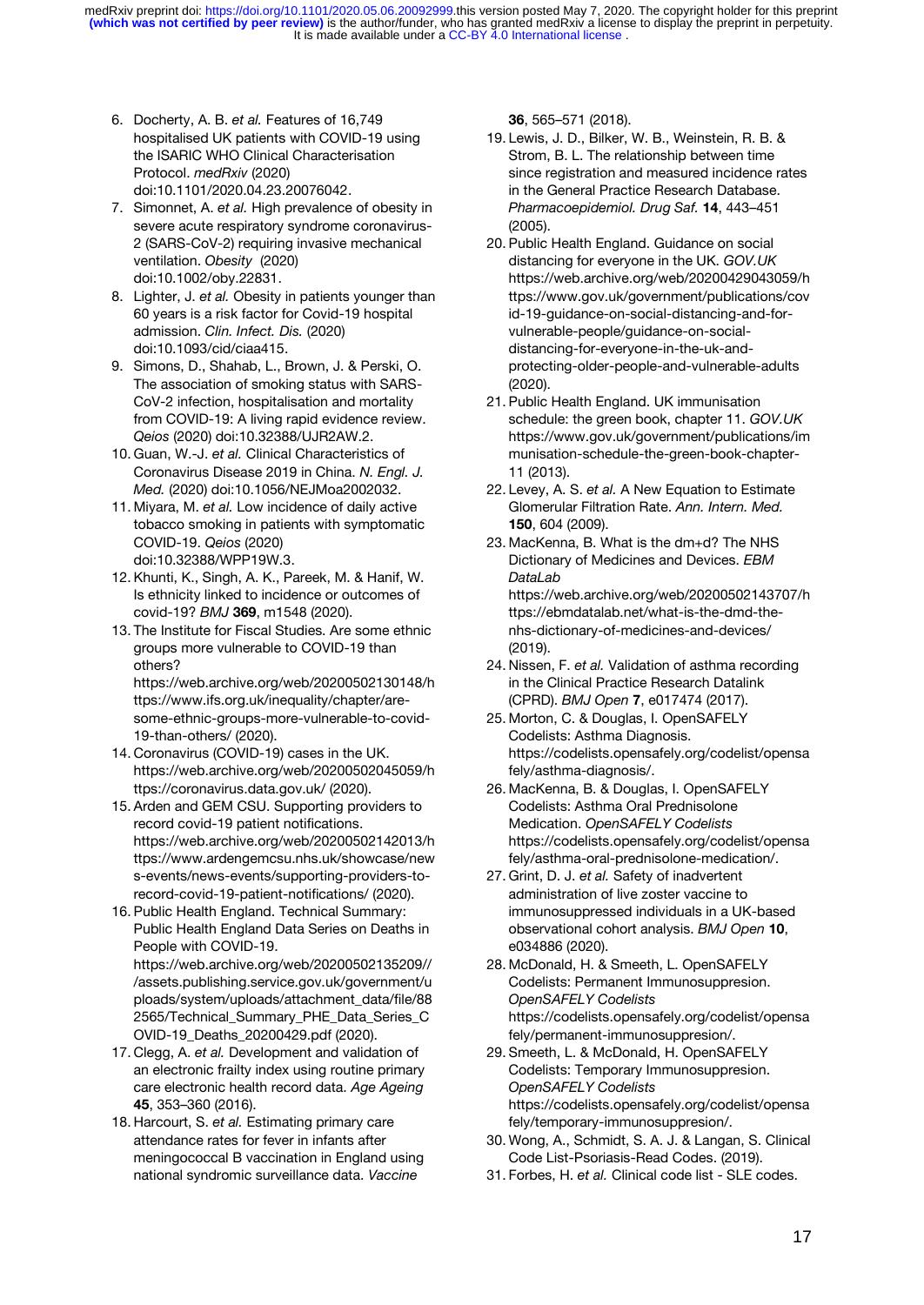[\(2014\) doi:](http://paperpile.com/b/BEe3ru/L2Rjb)[10.17037/DATA.162](http://dx.doi.org/10.17037/DATA.162)[.](http://paperpile.com/b/BEe3ru/L2Rjb)

- 32. [Pujades-Rodriguez, M.](http://paperpile.com/b/BEe3ru/a6bV9) *[et al.](http://paperpile.com/b/BEe3ru/a6bV9)* [Rheumatoid](http://paperpile.com/b/BEe3ru/a6bV9)  [Arthritis and Incidence of Twelve Initial](http://paperpile.com/b/BEe3ru/a6bV9)  [Presentations of Cardiovascular Disease: A](http://paperpile.com/b/BEe3ru/a6bV9)  [Population Record-Linkage Cohort Study in](http://paperpile.com/b/BEe3ru/a6bV9)  [England.](http://paperpile.com/b/BEe3ru/a6bV9) *[PLoS One](http://paperpile.com/b/BEe3ru/a6bV9)* **[11](http://paperpile.com/b/BEe3ru/a6bV9)**[, e0151245 \(2016\).](http://paperpile.com/b/BEe3ru/a6bV9)
- 33. [OpenSAFELY Codelists: RA / SLE / Psoriasis.](http://paperpile.com/b/BEe3ru/ElLKV)  [https://codelists.opensafely.org/codelist/opensa](https://codelists.opensafely.org/codelist/opensafely/ra-sle-psoriasis/) [fely/ra-sle-psoriasis/](https://codelists.opensafely.org/codelist/opensafely/ra-sle-psoriasis/)[.](http://paperpile.com/b/BEe3ru/ElLKV)
- 34. [Strongman, H.](http://paperpile.com/b/BEe3ru/iIjTQ) *[et al.](http://paperpile.com/b/BEe3ru/iIjTQ)* [Medium and long-term](http://paperpile.com/b/BEe3ru/iIjTQ)  [risks of specific cardiovascular diseases in](http://paperpile.com/b/BEe3ru/iIjTQ)  [survivors of 20 adult cancers: a population](http://paperpile.com/b/BEe3ru/iIjTQ)[based cohort study using multiple linked UK](http://paperpile.com/b/BEe3ru/iIjTQ)  [electronic health records databases.](http://paperpile.com/b/BEe3ru/iIjTQ) *[Lancet](http://paperpile.com/b/BEe3ru/iIjTQ)* **[394](http://paperpile.com/b/BEe3ru/iIjTQ)**, 1041–[1054 \(2019\).](http://paperpile.com/b/BEe3ru/iIjTQ)
- 35. [OpenSAFELY Codelists: Cancer excluding lung](http://paperpile.com/b/BEe3ru/MEDKG)  [and haematological.](http://paperpile.com/b/BEe3ru/MEDKG)  [https://codelists.opensafely.org/codelist/opensa](https://codelists.opensafely.org/codelist/opensafely/cancer-excluding-lung-and-haematological/) [fely/cancer-excluding-lung-and](https://codelists.opensafely.org/codelist/opensafely/cancer-excluding-lung-and-haematological/)[haematological/.](https://codelists.opensafely.org/codelist/opensafely/cancer-excluding-lung-and-haematological/)
- 36. [Boddington, N. L.](http://paperpile.com/b/BEe3ru/JYRNR) *[et al.](http://paperpile.com/b/BEe3ru/JYRNR)* [COVID-19 in Great](http://paperpile.com/b/BEe3ru/JYRNR)  [Britain: epidemiological and clinical](http://paperpile.com/b/BEe3ru/JYRNR) [characteristics of the first few hundred \(FF100\)](http://paperpile.com/b/BEe3ru/JYRNR)  [cases: a descriptive study.](http://paperpile.com/b/BEe3ru/JYRNR) *[{In preparation}](http://paperpile.com/b/BEe3ru/JYRNR)* [\(2020\).](http://paperpile.com/b/BEe3ru/JYRNR)
- 37. [OpenSAFELY Codelists.](http://paperpile.com/b/BEe3ru/9WbcK)  <https://codelists.opensafely.org/>[.](http://paperpile.com/b/BEe3ru/9WbcK)
- 38. BETA [Data Security Standards -](http://paperpile.com/b/BEe3ru/dAizC) NHS Digital. *[NHS Digital](http://paperpile.com/b/BEe3ru/dAizC)* [https://digital.nhs.uk/about-nhs](https://digital.nhs.uk/about-nhs-digital/our-work/nhs-digital-data-and-technology-standards/framework/beta---data-security-standards)[digital/our-work/nhs-digital-data-and](https://digital.nhs.uk/about-nhs-digital/our-work/nhs-digital-data-and-technology-standards/framework/beta---data-security-standards)[technology-standards/framework/beta---data](https://digital.nhs.uk/about-nhs-digital/our-work/nhs-digital-data-and-technology-standards/framework/beta---data-security-standards)[security-standards.](https://digital.nhs.uk/about-nhs-digital/our-work/nhs-digital-data-and-technology-standards/framework/beta---data-security-standards)
- 39. [Data Security and Protection Toolkit -](http://paperpile.com/b/BEe3ru/Avqum) NHS [Digital.](http://paperpile.com/b/BEe3ru/Avqum) *[NHS Digital](http://paperpile.com/b/BEe3ru/Avqum)* [https://digital.nhs.uk/data](https://digital.nhs.uk/data-and-information/looking-after-information/data-security-and-information-governance/data-security-and-protection-toolkit)[and-information/looking-after-information/data](https://digital.nhs.uk/data-and-information/looking-after-information/data-security-and-information-governance/data-security-and-protection-toolkit)[security-and-information-governance/data](https://digital.nhs.uk/data-and-information/looking-after-information/data-security-and-information-governance/data-security-and-protection-toolkit)[security-and-protection-toolkit](https://digital.nhs.uk/data-and-information/looking-after-information/data-security-and-information-governance/data-security-and-protection-toolkit)[.](http://paperpile.com/b/BEe3ru/Avqum)
- 40. [ISB1523: Anonymisation Standard for](http://paperpile.com/b/BEe3ru/E7NQq)  [Publishing Health and Social Care Data -](http://paperpile.com/b/BEe3ru/E7NQq) NHS [Digital.](http://paperpile.com/b/BEe3ru/E7NQq) *[NHS Digital](http://paperpile.com/b/BEe3ru/E7NQq)* [https://digital.nhs.uk/data](https://digital.nhs.uk/data-and-information/information-standards/information-standards-and-data-collections-including-extractions/publications-and-notifications/standards-and-collections/isb1523-anonymisation-standard-for-publishing-health-and-social-care-data)[and-information/information](https://digital.nhs.uk/data-and-information/information-standards/information-standards-and-data-collections-including-extractions/publications-and-notifications/standards-and-collections/isb1523-anonymisation-standard-for-publishing-health-and-social-care-data)[standards/information-standards-and-data](https://digital.nhs.uk/data-and-information/information-standards/information-standards-and-data-collections-including-extractions/publications-and-notifications/standards-and-collections/isb1523-anonymisation-standard-for-publishing-health-and-social-care-data)[collections-including-extractions/publications](https://digital.nhs.uk/data-and-information/information-standards/information-standards-and-data-collections-including-extractions/publications-and-notifications/standards-and-collections/isb1523-anonymisation-standard-for-publishing-health-and-social-care-data)[and-notifications/standards-and](https://digital.nhs.uk/data-and-information/information-standards/information-standards-and-data-collections-including-extractions/publications-and-notifications/standards-and-collections/isb1523-anonymisation-standard-for-publishing-health-and-social-care-data)[collections/isb1523-anonymisation-standard](https://digital.nhs.uk/data-and-information/information-standards/information-standards-and-data-collections-including-extractions/publications-and-notifications/standards-and-collections/isb1523-anonymisation-standard-for-publishing-health-and-social-care-data)[for-publishing-health-and-social-care-data](https://digital.nhs.uk/data-and-information/information-standards/information-standards-and-data-collections-including-extractions/publications-and-notifications/standards-and-collections/isb1523-anonymisation-standard-for-publishing-health-and-social-care-data)[.](http://paperpile.com/b/BEe3ru/E7NQq)
- 41. Secretary [of State for Health and Social Care -](http://paperpile.com/b/BEe3ru/OPc6n) [UK Government. Coronavirus \(COVID-19\):](http://paperpile.com/b/BEe3ru/OPc6n)  [notification to organisations to share](http://paperpile.com/b/BEe3ru/OPc6n)  [information.](http://paperpile.com/b/BEe3ru/OPc6n)

[https://web.archive.org/web/20200421171727/h](https://web.archive.org/web/20200421171727/https:/www.gov.uk/government/publications/coronavirus-covid-19-notification-of-data-controllers-to-share-information) [ttps://www.gov.uk/government/publications/cor](https://web.archive.org/web/20200421171727/https:/www.gov.uk/government/publications/coronavirus-covid-19-notification-of-data-controllers-to-share-information) [onavirus-covid-19-notification-of-data](https://web.archive.org/web/20200421171727/https:/www.gov.uk/government/publications/coronavirus-covid-19-notification-of-data-controllers-to-share-information)[controllers-to-share-information](https://web.archive.org/web/20200421171727/https:/www.gov.uk/government/publications/coronavirus-covid-19-notification-of-data-controllers-to-share-information) [\(2020\).](http://paperpile.com/b/BEe3ru/OPc6n)

42. [MacKenna, B.](http://paperpile.com/b/BEe3ru/mTq0m) *[et al.](http://paperpile.com/b/BEe3ru/mTq0m)* [Impact Of Electronic Health](http://paperpile.com/b/BEe3ru/mTq0m)  [Record Interface Design On Unsafe Prescribing](http://paperpile.com/b/BEe3ru/mTq0m)  [Of Ciclosporin, Tacrolimus and Diltiazem: A](http://paperpile.com/b/BEe3ru/mTq0m) [Cohort Study In English NHS Primary Care.](http://paperpile.com/b/BEe3ru/mTq0m)  *[JMIR Preprints: Accepted for publication -](http://paperpile.com/b/BEe3ru/mTq0m) in [production](http://paperpile.com/b/BEe3ru/mTq0m)*

<https://preprints.jmir.org/preprint/17003>[.](http://paperpile.com/b/BEe3ru/mTq0m)

- 43. [Opondo, D.](http://paperpile.com/b/BEe3ru/FcHQ8) *[et al.](http://paperpile.com/b/BEe3ru/FcHQ8)* [Quality of Co-Prescribing](http://paperpile.com/b/BEe3ru/FcHQ8)  [NSAID and Gastroprotective Medications for](http://paperpile.com/b/BEe3ru/FcHQ8)  [Elders in The Netherlands and Its Association](http://paperpile.com/b/BEe3ru/FcHQ8)  [with the Electronic Medical Record.](http://paperpile.com/b/BEe3ru/FcHQ8) *[PLoS One](http://paperpile.com/b/BEe3ru/FcHQ8)* **[10](http://paperpile.com/b/BEe3ru/FcHQ8)**[, e0129515 \(2015\).](http://paperpile.com/b/BEe3ru/FcHQ8)
- 44. [MacKenna, B. Ghost branded generics: Why](http://paperpile.com/b/BEe3ru/urBYL)  [does the cost of generic atorvastatin vary?](http://paperpile.com/b/BEe3ru/urBYL) *[EBM](http://paperpile.com/b/BEe3ru/urBYL)  [DataLab](http://paperpile.com/b/BEe3ru/urBYL)* [https://web.archive.org/web/20200502135915/h](https://web.archive.org/web/20200502135915/https:/ebmdatalab.net/ghost-branded-generics-why-does-the-cost-of-generic-atorvastatin-vary%ef%bb%bf/) [ttps://ebmdatalab.net/ghost-branded-generics](https://web.archive.org/web/20200502135915/https:/ebmdatalab.net/ghost-branded-generics-why-does-the-cost-of-generic-atorvastatin-vary%ef%bb%bf/)[why-does-the-cost-of-generic-atorvastatin](https://web.archive.org/web/20200502135915/https:/ebmdatalab.net/ghost-branded-generics-why-does-the-cost-of-generic-atorvastatin-vary%ef%bb%bf/)[vary%ef%bb%bf/](https://web.archive.org/web/20200502135915/https:/ebmdatalab.net/ghost-branded-generics-why-does-the-cost-of-generic-atorvastatin-vary%ef%bb%bf/) [\(2018\).](http://paperpile.com/b/BEe3ru/urBYL)
- 45. [Mathur, R. et al.](http://paperpile.com/b/BEe3ru/Xwjx7) [Completeness and usability of](http://paperpile.com/b/BEe3ru/Xwjx7)  [ethnicity data in UK-based primary care and](http://paperpile.com/b/BEe3ru/Xwjx7)  [hospital databases. J. Public Health 36, 684](http://paperpile.com/b/BEe3ru/Xwjx7)– [692 \(2014\).](http://paperpile.com/b/BEe3ru/Xwjx7)
- 46. [ICNARC. COVID-19 Report.](http://paperpile.com/b/BEe3ru/briqb)  [https://web.archive.org/web/20200425133758/h](https://web.archive.org/web/20200425133758/https:/www.icnarc.org/Our-Audit/Audits/Cmp/Reports) [ttps://www.icnarc.org/Our-](https://web.archive.org/web/20200425133758/https:/www.icnarc.org/Our-Audit/Audits/Cmp/Reports)[Audit/Audits/Cmp/Reports](https://web.archive.org/web/20200425133758/https:/www.icnarc.org/Our-Audit/Audits/Cmp/Reports) [\(2020\).](http://paperpile.com/b/BEe3ru/briqb)
- 47. [ONS. Deaths registered weekly in England and](http://paperpile.com/b/BEe3ru/Ju3AL)  [Wales, provisional: week ending 17 April 2020.](http://paperpile.com/b/BEe3ru/Ju3AL)  [https://web.archive.org/web/20200430191844/h](https://web.archive.org/web/20200430191844/https:/www.ons.gov.uk/peoplepopulationandcommunity/birthsdeathsandmarriages/deaths/bulletins/deathsregisteredweeklyinenglandandwalesprovisional/weekending17april2020) [ttps://www.ons.gov.uk/peoplepopulationandco](https://web.archive.org/web/20200430191844/https:/www.ons.gov.uk/peoplepopulationandcommunity/birthsdeathsandmarriages/deaths/bulletins/deathsregisteredweeklyinenglandandwalesprovisional/weekending17april2020) [mmunity/birthsdeathsandmarriages/deaths/bull](https://web.archive.org/web/20200430191844/https:/www.ons.gov.uk/peoplepopulationandcommunity/birthsdeathsandmarriages/deaths/bulletins/deathsregisteredweeklyinenglandandwalesprovisional/weekending17april2020) [etins/deathsregisteredweeklyinenglandandwales](https://web.archive.org/web/20200430191844/https:/www.ons.gov.uk/peoplepopulationandcommunity/birthsdeathsandmarriages/deaths/bulletins/deathsregisteredweeklyinenglandandwalesprovisional/weekending17april2020) [provisional/weekending17april2020](https://web.archive.org/web/20200430191844/https:/www.ons.gov.uk/peoplepopulationandcommunity/birthsdeathsandmarriages/deaths/bulletins/deathsregisteredweeklyinenglandandwalesprovisional/weekending17april2020) [\(2020\).](http://paperpile.com/b/BEe3ru/Ju3AL)
- 48. [Halpin, D. M. G., Faner, R., Sibila, O., Badia, J.](http://paperpile.com/b/BEe3ru/M3jOo)  R. & Agusti, A. [Do chronic respiratory diseases](http://paperpile.com/b/BEe3ru/M3jOo)  [or their treatment affect the risk of SARS-CoV-2](http://paperpile.com/b/BEe3ru/M3jOo)  [infection?](http://paperpile.com/b/BEe3ru/M3jOo) *[Lancet Respir Med](http://paperpile.com/b/BEe3ru/M3jOo)* [\(2020\)](http://paperpile.com/b/BEe3ru/M3jOo)  [doi:](http://paperpile.com/b/BEe3ru/M3jOo)[10.1016/S2213-2600\(20\)30167-3](http://dx.doi.org/10.1016/S2213-2600(20)30167-3)[.](http://paperpile.com/b/BEe3ru/M3jOo)
- 49. [Farsalinos, K., Barbouni, A. & Niaura, R.](http://paperpile.com/b/BEe3ru/kiXL5)  [Smoking, vaping and hospitalization for COVID-](http://paperpile.com/b/BEe3ru/kiXL5)[19.](http://paperpile.com/b/BEe3ru/kiXL5) *[Qeios](http://paperpile.com/b/BEe3ru/kiXL5)* [\(2020\) doi:](http://paperpile.com/b/BEe3ru/kiXL5)[10.32388/Z69O8A.13](http://dx.doi.org/10.32388/Z69O8A.13)[.](http://paperpile.com/b/BEe3ru/kiXL5)
- 50. [Rentsch, C. T.](http://paperpile.com/b/BEe3ru/Q9ENT) *[et al.](http://paperpile.com/b/BEe3ru/Q9ENT)* [Covid-19 Testing, Hospital](http://paperpile.com/b/BEe3ru/Q9ENT)  [Admission, and Intensive Care Among](http://paperpile.com/b/BEe3ru/Q9ENT)  [2,026,227 United States Veterans Aged 54-75](http://paperpile.com/b/BEe3ru/Q9ENT)  [Years.](http://paperpile.com/b/BEe3ru/Q9ENT) *[medRxiv](http://paperpile.com/b/BEe3ru/Q9ENT)* [\(2020\)](http://paperpile.com/b/BEe3ru/Q9ENT)  [doi:](http://paperpile.com/b/BEe3ru/Q9ENT)[10.1101/2020.04.09.20059964](http://dx.doi.org/10.1101/2020.04.09.20059964)[.](http://paperpile.com/b/BEe3ru/Q9ENT)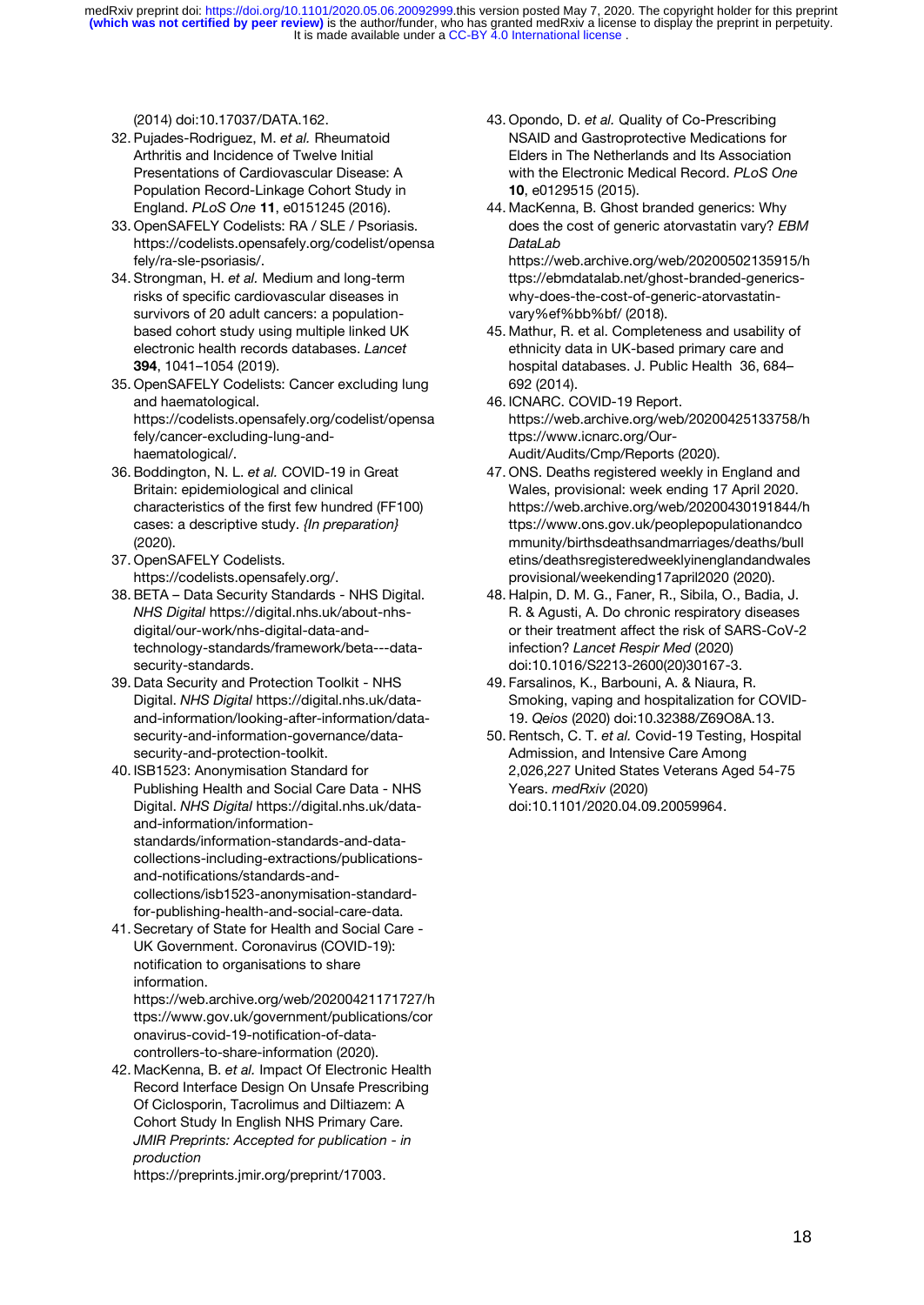4 Log hazard ratio (reference age 60 years)<br>-4  $2$  0  $\overline{20}$  $\overline{40}$  $100$  $60$  $80^{\circ}$ Age in years

Appendix

Figure A1. Estimated log hazard ratio by age in years

From the primary fully adjusted model containing a 4-knot cubic spline for age, and adjusted for all covariates listed in Table 2 except for ethnicity.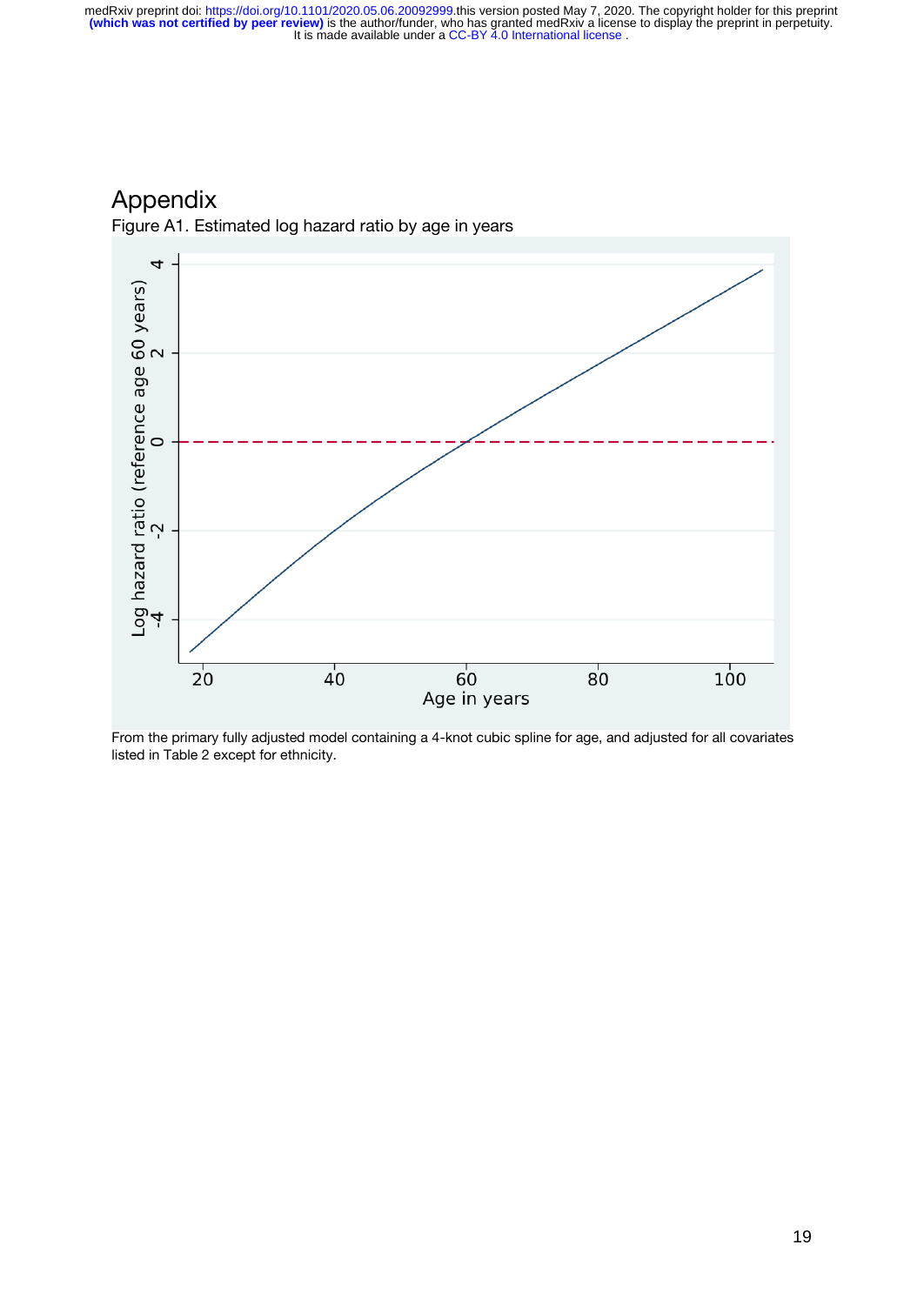|                                            | Fully adjusted HR and 95% CI |                                           |                                                  |                                                             |  |
|--------------------------------------------|------------------------------|-------------------------------------------|--------------------------------------------------|-------------------------------------------------------------|--|
|                                            | <b>Primary analysis</b>      | Early censoring at those with<br>6/4/2020 | <b>Restricted to</b><br>complete BMI<br>/smoking | <b>Adjusted for</b><br>ethnicity in those<br>where recorded |  |
| Age                                        |                              |                                           |                                                  |                                                             |  |
| $18 - 40$                                  | $0.07(0.05 - 0.10)$          | $0.08(0.05 - 0.13)$                       | $0.09(0.06 - 0.13)$                              | $0.08(0.06 - 0.11)$                                         |  |
| $40 - 50$                                  | $0.31(0.25-0.39)$            | $0.31(0.21 - 0.46)$                       | $0.32(0.25-0.41)$                                | $0.30(0.23-0.38)$                                           |  |
| $50 - 60$                                  | $1.00$ (ref)                 | $1.00$ (ref)                              | $1.00$ (ref)                                     | $1.00$ (ref)                                                |  |
| $60 - 70$                                  | 2.09 (1.84-2.38)             | 2.35 (1.90-2.91)                          | 2.12 (1.85-2.44)                                 | 2.07 (1.79-2.39)                                            |  |
| $70 - 80$                                  | 4.77 (4.23-5.38)             | 5.55 (4.54-6.77)                          | 4.84 (4.25-5.50)                                 | 4.81 (4.20-5.51)                                            |  |
| $80+$                                      | 12.64 (11.19-<br>14.28       | 13.43 (10.95-<br>16.45)                   | 12.76 (11.18-<br>14.55                           | 12.04 (10.47-<br>13.84)                                     |  |
| <b>Sex</b>                                 |                              |                                           |                                                  |                                                             |  |
| Female                                     | $1.00$ (ref)                 | $1.00$ (ref)                              | $1.00$ (ref)                                     | $1.00$ (ref)                                                |  |
| Male                                       | 1.99 (1.88-2.10)             | 2.18 (1.99-2.38)                          | 2.06 (1.94-2.19)                                 | 1.93 (1.80-2.06)                                            |  |
|                                            |                              |                                           |                                                  |                                                             |  |
| <b>BMI</b>                                 |                              |                                           |                                                  |                                                             |  |
| Not obese                                  | $1.00$ (ref)                 | $1.00$ (ref)                              | $1.00$ (ref)                                     | $1.00$ (ref)                                                |  |
| Obese class I (30-34.9kg/m <sup>2</sup> )  | 1.27 (1.18-1.36)             | 1.39 (1.25-1.54)                          | $1.32(1.23 - 1.41)$                              | 1.28 (1.18-1.38)                                            |  |
| Obese class II (35-39.9kg/m <sup>2</sup> ) | 1.56 (1.41-1.73)             | 1.62 (1.39-1.90)                          | $1.64(1.48-1.81)$                                | 1.60 (1.43-1.80)                                            |  |
| Obese class III (≥40 kg/m <sup>2</sup> )   | 2.27 (1.99-2.58)             | 2.45 (2.00-3.01)                          | 2.40 (2.10-2.74)                                 | 2.28 (1.96-2.65)                                            |  |
|                                            |                              |                                           |                                                  |                                                             |  |
| <b>Smoking</b>                             |                              |                                           |                                                  |                                                             |  |
| Never                                      | $1.00$ (ref)                 | $1.00$ (ref)                              | $1.00$ (ref)                                     | $1.00$ (ref)                                                |  |
| Ex-smoker                                  | 1.25 (1.18-1.33)             | $1.33(1.21 - 1.47)$                       | $1.24(1.17-1.33)$                                | 1.32 (1.23-1.42)                                            |  |
| Current                                    | 0.88 (0.79-0.99)             | $0.84(0.70-1.01)$                         | $0.92(0.81-1.03)$                                | $0.94(0.82 - 1.07)$                                         |  |
| Ethnicity*                                 |                              |                                           |                                                  |                                                             |  |
| <b>White</b>                               | $1.00$ (ref)                 | $1.00$ (ref)                              | $1.00$ (ref)                                     | $1.00$ (ref)                                                |  |
| Mixed                                      | 1.64 (1.19-2.26)             | 1.13 (0.62-2.05)                          | 1.58 (1.12-2.22)                                 | 1.64 (1.19-2.26)                                            |  |
| Asian or Asian British                     | 1.62 (1.43-1.82)             | 1.77 (1.48-2.13)                          | 1.69 (1.49-1.91)                                 | 1.62 (1.43-1.82)                                            |  |
| <b>Black</b>                               | 1.71 (1.44-2.02)             | 1.90 (1.48-2.45)                          | 1.69 (1.42-2.02)                                 | 1.71 (1.44-2.02)                                            |  |
| Other                                      | 1.33 (1.03-1.73)             | 1.81 (1.28-2.57)                          | 1.41 (1.07-1.84)                                 | 1.33 (1.03-1.73)                                            |  |
|                                            |                              |                                           |                                                  |                                                             |  |
| <b>IMD</b> quintile                        |                              |                                           |                                                  |                                                             |  |
| 1 (least deprived)                         | $1.00$ (ref)                 | $1.00$ (ref)                              | $1.00$ (ref)                                     | $1.00$ (ref)                                                |  |
| 2                                          | 1.13 (1.04-1.24)             | 1.01 (0.88-1.16)                          | 1.12 (1.02-1.23)                                 | 1.19 (1.07-1.33)                                            |  |
| 3                                          | 1.23 (1.13-1.35)             | 1.04 (0.91-1.20)                          | $1.23(1.12-1.35)$                                | 1.26 (1.13-1.40)                                            |  |
| 4                                          | 1.49 (1.37-1.63)             | 1.27 (1.11-1.46)                          | 1.48 (1.35-1.62)                                 | 1.53 (1.38-1.70)                                            |  |
| 5 (most deprived)                          | 1.75 (1.60-1.91)             | 1.49 (1.29-1.71)                          | 1.72 (1.57-1.89)                                 | 1.70 (1.53-1.89)                                            |  |
| <b>Blood pressure</b>                      |                              |                                           |                                                  |                                                             |  |
| <b>Normal</b>                              | 1.00 (ref)                   | $1.00$ (ref)                              | $1.00$ (ref)                                     | $1.00$ (ref)                                                |  |
| High, or diagnosed hyper-<br>tension       | $0.95(0.89 - 1.01)$          | $0.94(0.85-1.05)$                         | $0.94(0.88-1.01)$                                | $0.97(0.90-1.05)$                                           |  |
| <b>Co-morbidities</b>                      |                              |                                           |                                                  |                                                             |  |

#### **Table A1.** Hazard Ratios (HRs) and 95% confidence intervals (CI) in sensitivity analyses